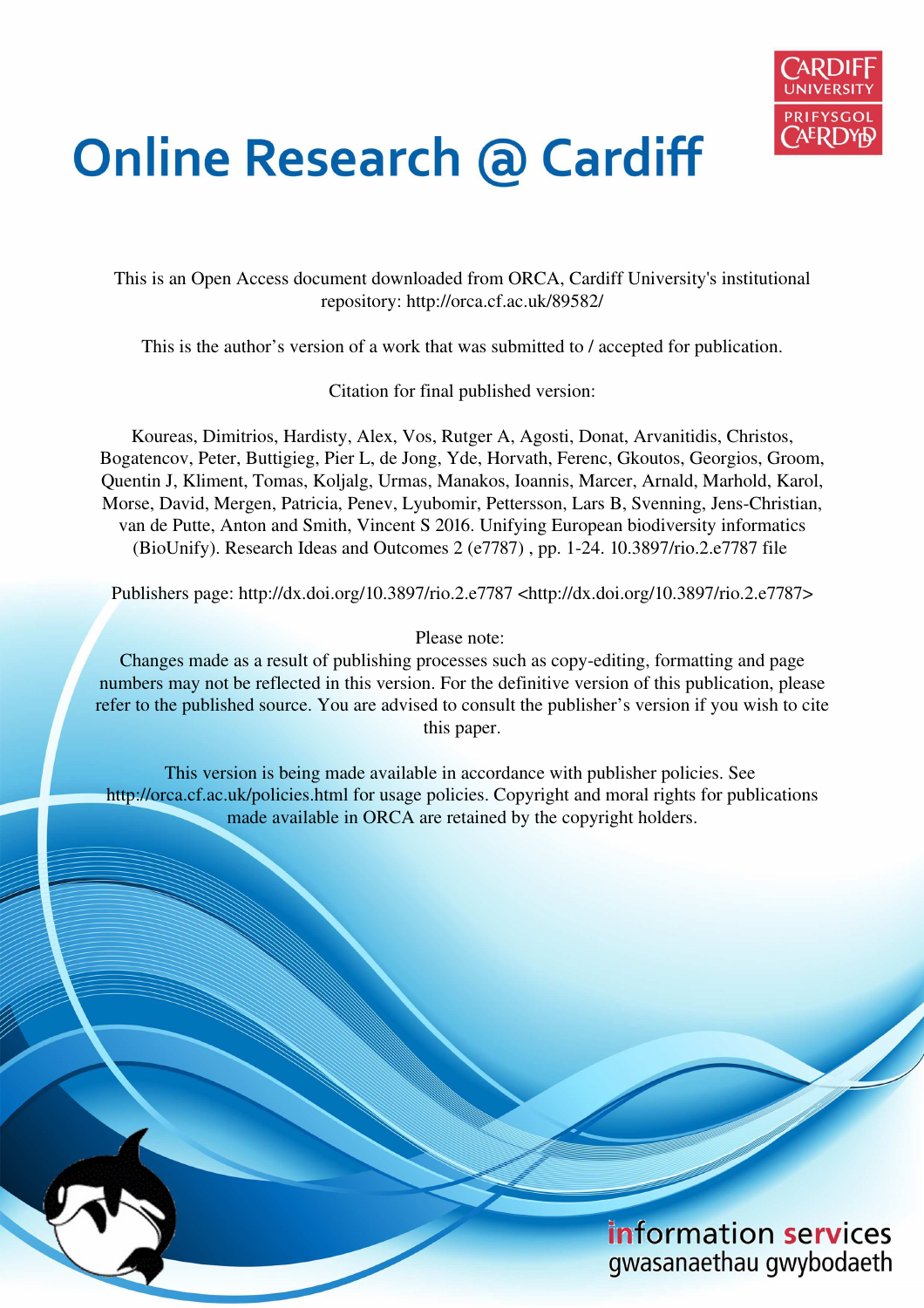

COST Grant Proposal

# **Unifying European Biodiversity Informatics (BioUnify)**

Dimitrios Koureas<sup>‡</sup>, Alex Hardisty<sup>§</sup>, Rutger Aldo Vos<sup>I</sup>, Donat Agosti<sup>¶</sup>, Christos Arvanitidis<sup>#</sup>, Peter Bogatencov<sup>o</sup>, Pier Luigi Buttigieg", Yde de Jong<sup>»,</sup> Ferenc Horvath , Georgios Gkoutos<sup>1,</sup> Quentin John Groom , Tomas Kliment<sup>¢</sup>, Urmas Kõljalg<sup>i</sup>, Ioannis Manakos<sup>4</sup>, Arnald Marcer<sup>P,A</sup>, Karol Marhold<sup>e</sup>, David Morse<sup>F</sup>, Patricia Mergen<sup>7</sup>, Lyubomir Penev<sup>N</sup>, Lars B. Pettersson<sup>K</sup>, Jens-Christian Svenning<sup>6</sup>, Anton van de Putte<sup>?</sup>, Vincent Stuart Smith<sup>‡</sup>

‡ Natural History Museum, London, United Kingdom

- | Naturalis Biodiversity Center, Leiden, Netherlands
- ¶ www.plazi.org, Bern, Switzerland

MRI

- # Hellenic Center for Marine Recearch (HCMR), Heraklion Crete, Greece
- ¤ Research and Educational Networking Association of Moldova (RENAM), Chișinău, Moldova

« HGF-MPG Group for Deep Sea Ecology and Technology Alfred-Wegener-Institut, Helmholtz-Zentrum für Polar- und Meeresforschung, Bremen, Germany

- » University of Eastern Finland, Joensuu, Finland
- ˄ University of Amsterdam, Faculty of Science, Amsterdam, Netherlands
- ˅ Institute of Ecology and Botany, Centre for Ecological Research, Hungarian Academy of Sciences, Vacratot, Hungary
- ¦ College of Medical and Dental Sciences, Institute of Cancer and Genomic Sciences, Centre for Computational Biology,
- University of Birmingham, Birmingham, United Kingdom
- ˀ University of Aberystwyth, Aberystwyth, United Kingdom
- ˁ Agentschap Plantentuin Meise, Meise, Belgium
- ₵ University of Zagreb, Faculty of Geodesy, Zagreb, Croatia
- ℓ University of Tartu, Tartu, Estonia
- ₰ Information Technologies Institute, Centre for Research and Technology Hellas, Thessaloniki, Greece
- ₱ CREAF, Cerdanyola del Vallès, Spain
- ₳ Univ Autònoma Barcelona, Cerdanyola del Vallès, Spain
- ₴ Univerzita Karlova v Praze, Praha 2, Czech Republic
- ₣ The Open University, Milton Keynes, United Kingdom
- ₮ Royal Museum for Central Africa, Tervuren, Belgium
- ₦ Pensoft, Sofia, Bulgaria
- ₭ Biodiversity Unit, Department of Biology, Lund University, Lund, Sweden
- ₲ Aarhus University, Aarhus, Denmark
- ‽ OD Nature, Royal Belgian Institute for Natural Science, Bruxelles, Belgium

Corresponding author: Dimitrios Koureas [\(d.koureas@nhm.ac.uk](mailto:d.koureas@nhm.ac.uk?subject=Your%20manuscript%20in%20PWT%20#5111/Research%20Ideas%20and%20Outcomes%20#7787))

Reviewable v1

ACCESS

Received: 14 Jan 2016 | Published: 19 Jan 2016

Citation: Koureas D, Hardisty A, Vos R, Agosti D, Arvanitidis C, Bogatencov P, Buttigieg P, de Jong Y, Horvath F, Gkoutos G, Groom Q, Kliment T, Kõljalg U, Manakos I, Marcer A, Marhold K, Morse D, Mergen P, Penev L, Pettersson L, Svenning J, van de Putte A, Smith V (2016) Unifying European Biodiversity Informatics (BioUnify). Research Ideas and Outcomes 2: e7787. doi: [10.3897/rio.2.e7787](http://dx.doi.org/10.3897/rio.2.e7787)

© Koureas D et al. This is an open access article distributed under the terms of the Creative Commons Attribution License (CC BY 4.0), which permits unrestricted use, distribution, and reproduction in any medium, provided the original author and source are credited.

<sup>§</sup> Cardiff University, Cardiff, United Kingdom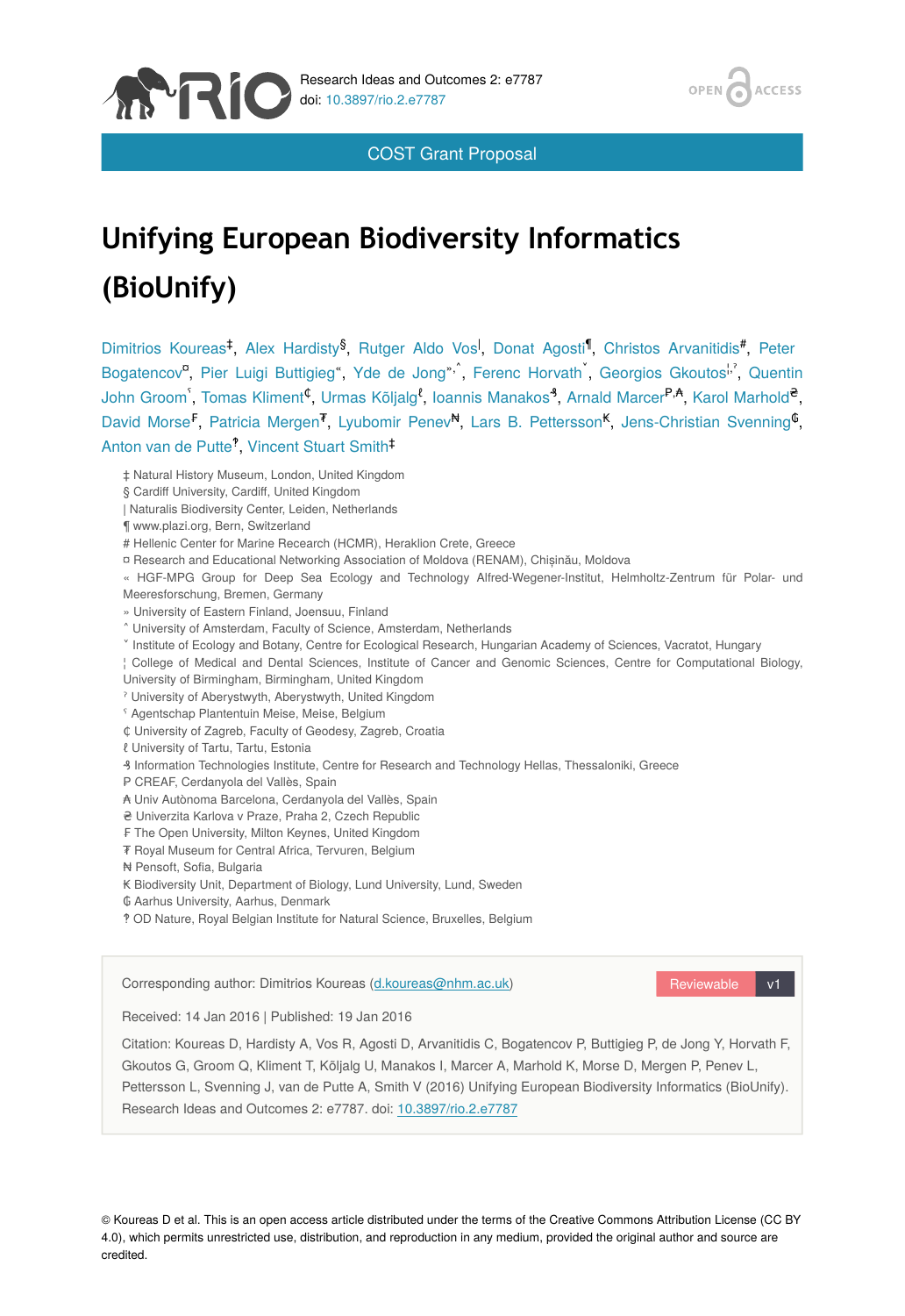# **Abstract**

In order to preserve the variety of life on Earth, we must understand it better. Biodiversity research is at a pivotal point with research projects generating data at an ever increasing rate. Structuring, aggregating, linking and processing these data in a meaningful way is a major challenge. The systematic application of information management and engineering technologies in the study of biodiversity (biodiversity informatics) help transform data to knowledge. However, concerted action is required to be taken by existing e-infrastructures to develop and adopt common standards, provisions for interoperability and avoid overlapping in functionality. This would result in the unification of the currently fragmented landscape that restricts European biodiversity research from reaching its full potential.

The overarching goal of this COST Action is to coordinate existing research and capacity building efforts, through a bottom-up trans-disciplinary approach, by unifying biodiversity informatics communities across Europe in order to support the long-term vision of modelling biodiversity on earth.

BioUnify will:

1. specify technical requirements, evaluate and improve models for efficient data and workflow storage, sharing and re-use, within and between different biodiversity communities;

2. mobilise taxonomic, ecological, genomic and biomonitoring data generated and curated by natural history collections, research networks and remote sensing sources in Europe;

3. leverage results of ongoing biodiversity informatics projects by identifying and developing functional synergies on individual, group and project level;

4. raise technical awareness and transfer skills between biodiversity researchers and information technologists;

5. formulate a viable roadmap for achieving the long-term goals for European biodiversity informatics, which ensures alignment with global activities and translates into efficient biodiversity policy.

# **Keywords**

COST Action, Biodiversity Informatics, Environment, Standards, Data interoperability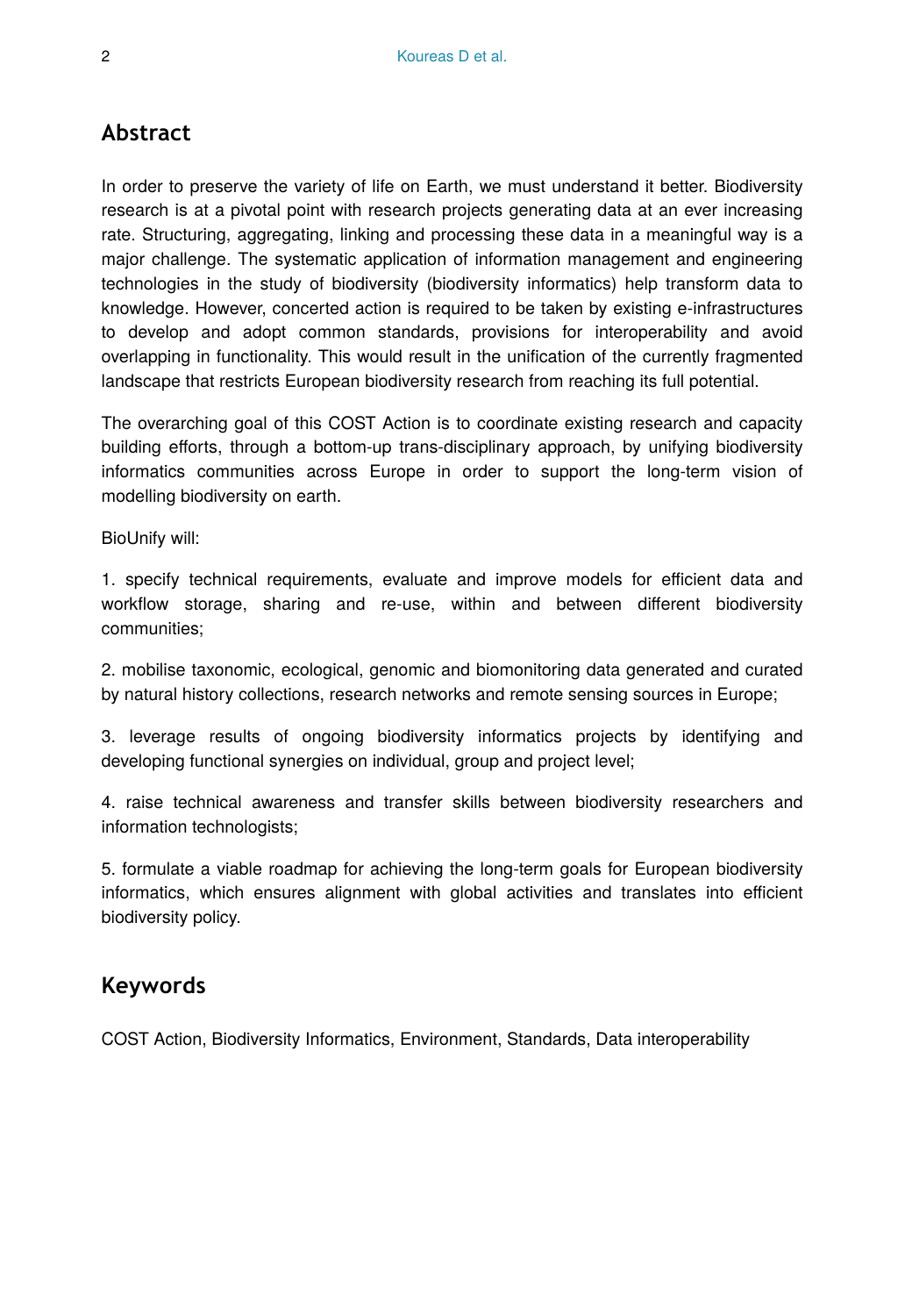### **Context**

In this article we publish the full text of the proposal for a new COST Action titled "Unifying European Biodiversity Informatics (BioUnify)". The proposal is presented as submitted on 10 April 2014 to the open call of the COST Association with a reference ID OC-2014-1-18556. As with all submissions to the COST Association calls, the proposal was evaluated without revealing to the reviewers the identity or affiliations of the authors, or the network of supporting organisations. A total of 65 organisations from 24 countries supported BioUnify (41 higher education & associated organisations, 15 other government/ intergovernmental organisations, five private non-profit organisations and four business enterprises).

#### **Proposal rationale**

Biodiversity is the study of the diversity of life at all possible levels of the biological organisation (from genes to ecosystems) and scales of observation (from local to global). Therefore, studies of biodiversity are predicated on the capacity to bring together information from across a diverse spectrum of scientific fields. For more than a decade and as the volume of available information is increasing several projects were initiated and organisations focused on better organising this information. Significant steps were made in developing tools and services for mobilising and aggregating biodiversity related data at regional and global scale. Alongside, community standards were developed to facilitate data and system interoperability.

Given the scale and urgency of the societal challenges related to environment, better coordinated efforts are required to enable the linking of diverse datasets and provide unified and easy to use services to multiple audiences. Researchers, policy makers and the public are all in need of seamless access to services that enable access to and reasoning with diverse and complex datasets. BioUnify brings together key players from the biodiversity and informatics communities, for the first time at this scale, to create a umbrella structure that enables scientific and technological innovation. Innovation focused on achieving harmonisation of tools, services and datasets.

BioUnify aims at developing a common technical backbone, addressing issues related to data quality and fitness-for-purpose, and enhancing data skillsets for scientists. It builds on existing efforts, providing a path to harmonisation and unification of initiatives across Europe, in response to biodiversity and wider environmental challenges.

Following the unsuccessful submission of BioUnify, the community dispersed efforts towards supporting interoperability through existing cross-domain collaboration and networking platforms. For instance through the Research Data Alliance - Biodiversity Data Integration Interest Group, and other Interest and Working Groups. The overarching challenges, however, still stand. Coordination actions at a global scale are still needed to support scientific and technological research as well as develop user friendly services underpinning the community's long-term vision of modelling all life on earth.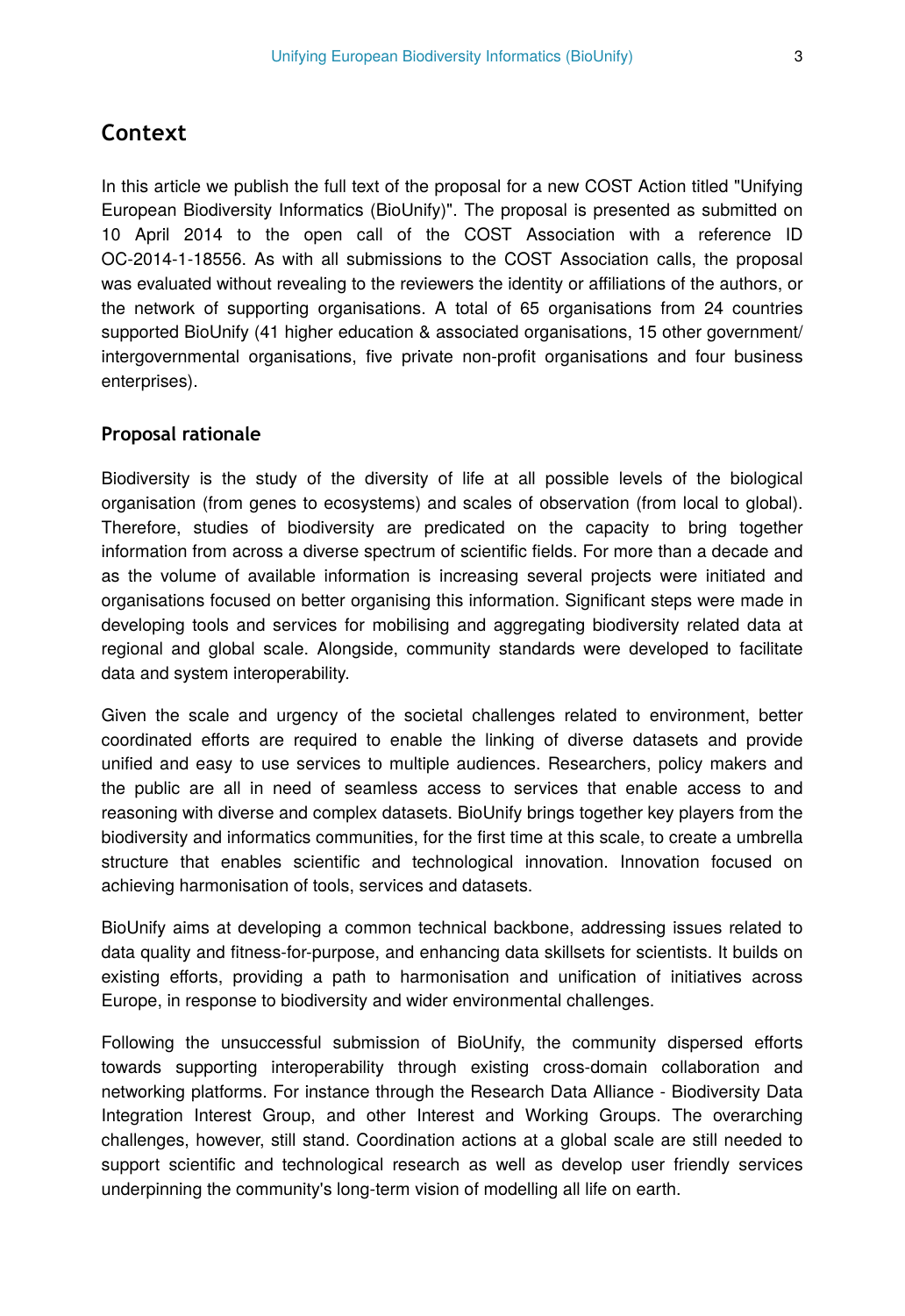#### **Evaluation outcome**

Following evaluation by three external reviewers the proposal received an average mark of 29.33/40 and was subsequently not selected to be funded by the COST Association.

The consortium received the reviewers' comments, which we summarise in Table 1. The key points are presented for each of the evaluation sections: State of the Art, Relevance and Timeliness, Feasibility, Risk level, Scientific and/or Societal Impact, and Timeframe. The authors did not receive permission, from the COST Association, to publish the full text of the reviews.

#### Table 1.

Summary of the key points from the anonymous reviews of the BioUnify proposal. The points presented are a high level interpretation, by the authors, of the evaluation feedback received and include both positive aspects and shortcomings. (+) Positive comment, (-) Identified shortcoming.

| <b>Evaluation question</b>                  | <b>Key points</b>                                                                                                                                                                                                                                                                                                                                                                                                                                              |
|---------------------------------------------|----------------------------------------------------------------------------------------------------------------------------------------------------------------------------------------------------------------------------------------------------------------------------------------------------------------------------------------------------------------------------------------------------------------------------------------------------------------|
| Understanding of the State of<br>the Art    | (+) A good understanding of the state-of-the-art with very clear and<br>٠<br>updated contextualisation of biodiversity research through informatics;<br>(-) Not clearly addressing the overarching scientific questions relevant to<br>$\bullet$<br>the technological challenges presented;<br>(-) Not sufficiently recognising the role of key stakeholders, such as the<br>٠<br>management bodies of protected European sites and environmental<br>agencies. |
| Relevance and timeliness of<br>the proposal | (+) Clearly identified, highly relevant challenge;<br>(+) Timing pertinent as problems still persist;<br>(-) An earlier start of the proposal might have been more impactful.                                                                                                                                                                                                                                                                                  |
| Challenge feasibility                       | (+) Feasible challenge;<br>(+) Multi-disciplinary approach very positive;<br>(-) Slightly overambitious;<br>(-) Lack of evidence on its ability to influence decisions on global or<br>European scale.                                                                                                                                                                                                                                                         |
| Risk level                                  | (+) Well-established proposal, with outcomes presented in confident<br>manner:<br>(+) Proposal return of high potential impact;<br>(-) Uncertainty of success given the native complexity of biodiversity data;<br>$\bullet$<br>(-) Doubts on the availability of required datasets, methods and algorithms<br>for the purposes of the Action.                                                                                                                 |
| Scientific and/or Societal<br>Impact        | (+) Strong and motivated network;<br>(+) Success of the Action would positively imapct scientific community,<br>$\bullet$<br>providing common biodiversity standards and enabling interoperability;<br>(-) Sparse evidence on ability to provide firm impact;<br>$\bullet$<br>(-) The path to solve issues was not adequately explained.                                                                                                                       |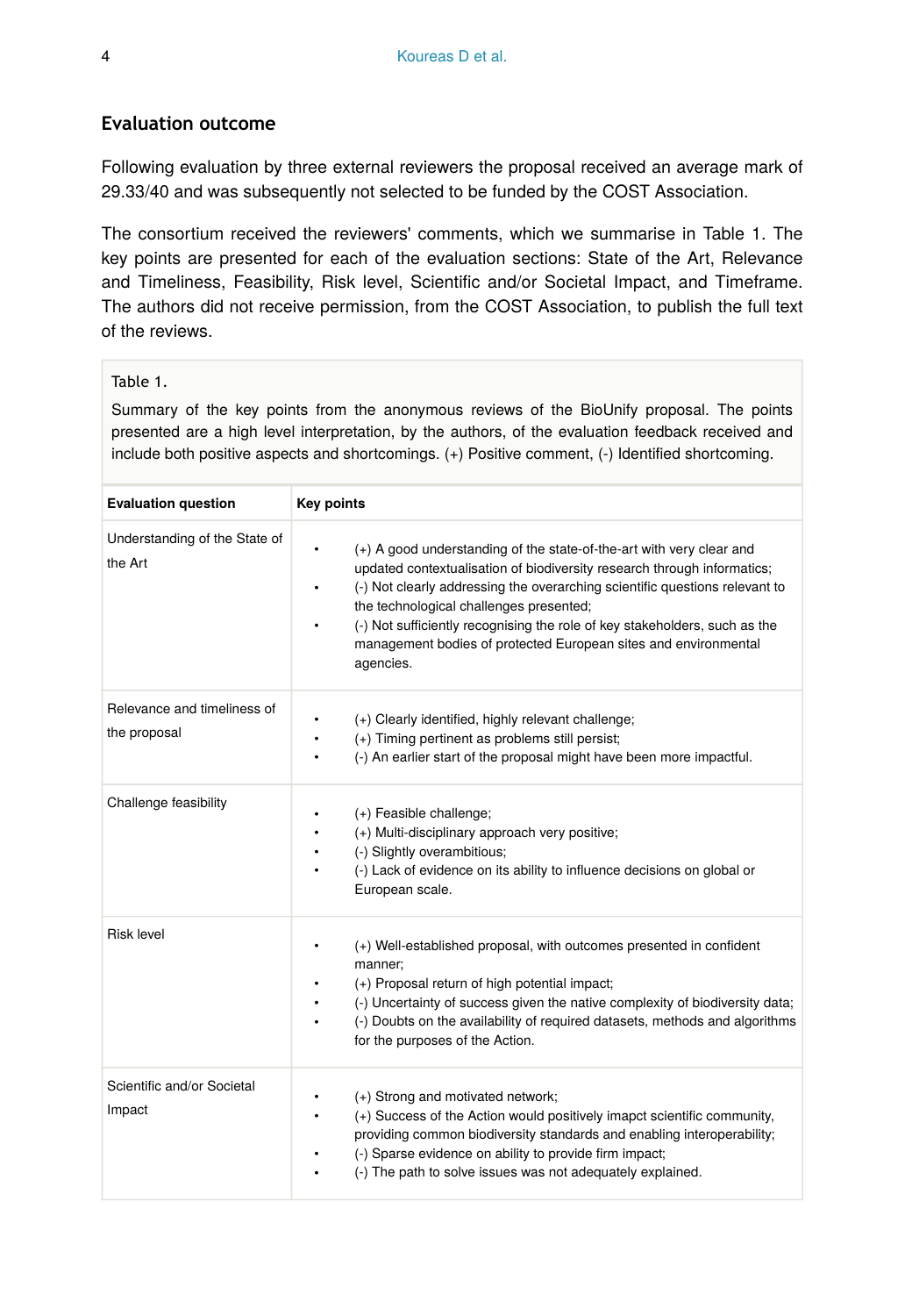| Timeframe | $(+)$ Clear structure of the proposal and large consortium;<br>٠<br>(+) Convincing in demonstrating the need for networking to meet the<br>٠<br>challenge;<br>(+) Anticipated results in short-, mid- and long-term;<br>٠<br>(-) Lack of clear quiding conceptual framework of scientific relevance for<br>٠<br>the network composition and operation method;<br>(-) Timings over-ambitious;<br>$\bullet$<br>(-) Innovation rather limited due to lack of conceptual framework that<br>$\bullet$<br>shows the practical development quidelines as the solution. |
|-----------|-----------------------------------------------------------------------------------------------------------------------------------------------------------------------------------------------------------------------------------------------------------------------------------------------------------------------------------------------------------------------------------------------------------------------------------------------------------------------------------------------------------------------------------------------------------------|
|-----------|-----------------------------------------------------------------------------------------------------------------------------------------------------------------------------------------------------------------------------------------------------------------------------------------------------------------------------------------------------------------------------------------------------------------------------------------------------------------------------------------------------------------------------------------------------------------|

# **Challenge**

#### **The need for biodiversity Information management**

The strategic plan for Biodiversity for 2020, including the Aichi Targets, has prioritised the need for effective study of biodiversity at a global scale. As a result, understanding and protecting biodiversity has become the main pillar for tackling many of the societal challenges both at a regional and global level. Policy makers are urgently in need of means to monitor the status and trends of life on Earth, predict the impact of changes, and support the right policies to minimise the depletion of the planet's biological diversity. In the race towards this long-term goal, the cornerstone action is to effectively bring together data and information in a way that enables researchers to establish correlations, identify patterns and produce knowledge that yields novel insights or explanations.

Access to more efficient and affordable research infrastructures, including powerful computing facilities, innovative environmental sensors and other instruments, is increasing the volume of data at an unprecedented rate. From next generation sequencing to remote bio-sensing methods and natural history collections digitisation programs, data are flooding the scientific community. Sometimes the uses of these data are not immediately obvious or lack provisions for interoperability. As the volume increases, fundamental questions arise on the ability to use and reuse these data in a way that enables researchers to understand ecological and evolutionary processes and model complex biological systems. How do we curate, preserve and process the increasing volume of biodiversity data? How do we identify gaps in available data or re-combine existing datasets for use across different biodiversity disciplines? And finally, how do we facilitate the entire data lifecycle from generation to publication and reuse?

The systematic application of information management and engineering technologies in the study of biodiversity (biodiversity informatics) provides methods and tools that can facilitate the entire big data lifecycle and eventually help transform data to knowledge. Biodiversity informatics is concerned with improving the management of data, information and knowledge from molecular to ecosystems level, and supports a more holistic approach to the study of biodiversity. In this regard, informatics tools and services are crucial to systematically and reliably assess global biodiversity changes and make coherent and robust predictions about ecosystems.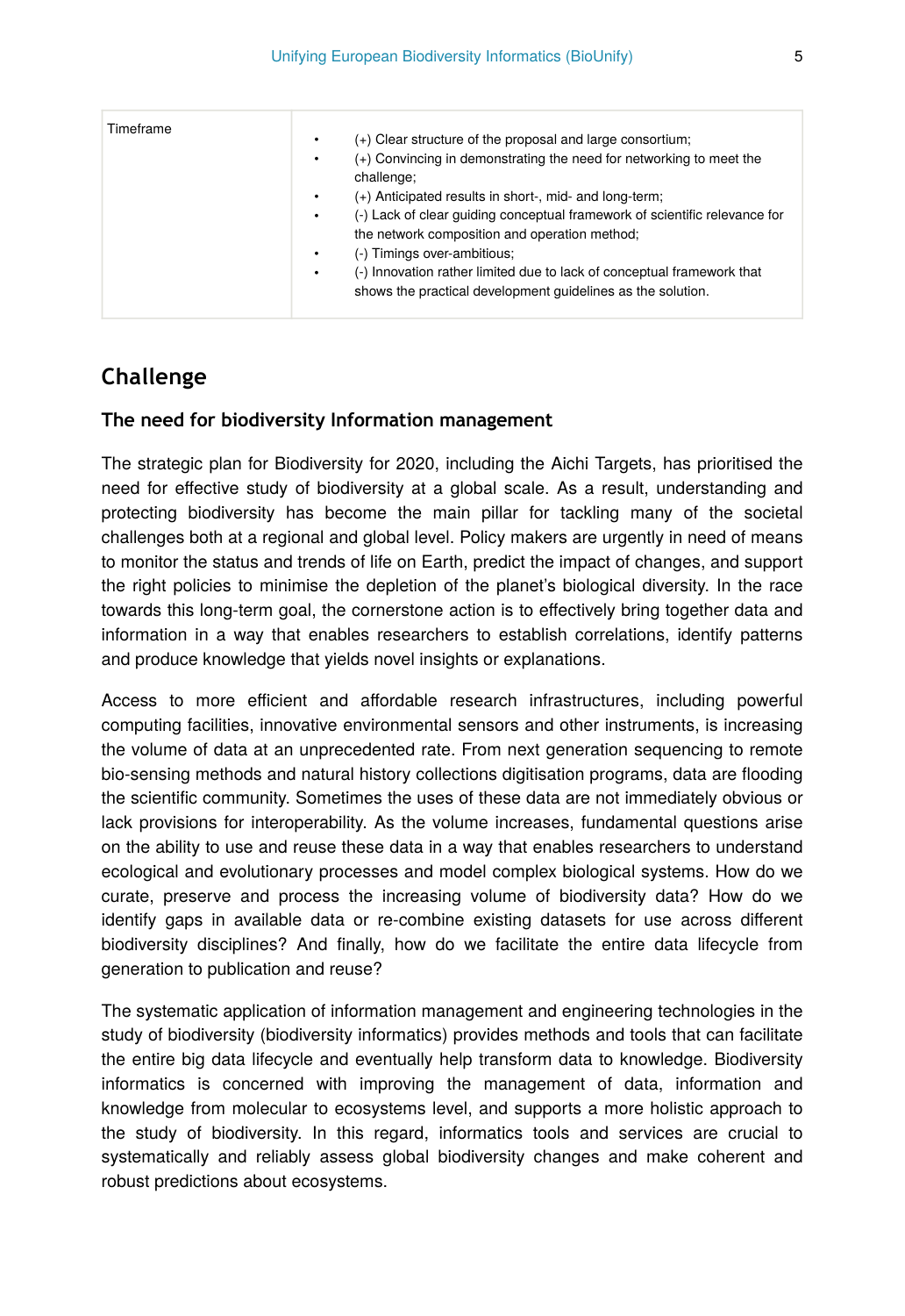To achieve a high-level of integration of information technology (IT) in biodiversity research it is fundamental to develop and sustain a network of skilled people (data scientists) across different biodiversity research disciplines and nurture effective synergies between researchers, software engineers and information technologists. Only by facilitating a productive communication cycle between these scientific and technological domains will biodiversity informatics provide viable and sustainable solutions that address the societal grand challenges that result from global change. This requires new ways of doing research that better link science and society to address the needs of decision-makers and citizens at global, regional, national, and local scales.

Biodiversity informatics underpins the data and processes needed to develop models that will predict biodiversity, ecosystem degradation and regeneration rates. These models can translate into a sustainable biodiversity and ecosystem utilisation policy that promotes efficient conservation and agricultural practices. Biodiversity research needs to invest in a whole-system, synthetic approach, with semantic interoperability across all taxonomic, genomic, ecological, agricultural and marine data; based on a small set of interchange standards. This can only be delivered by fostering a culture of interdisciplinarity and collaboration. A trans-domain approach is required to bring about the level of efficient data mobilisation, information management, and analytical platforms necessary to achieve this vision.

#### **Current state-of-art**

The need for efficient informatics tools in biodiversity research is constantly increasing. This statement can be supported by the volume of different biodiversity information projects (>680) (<http://www.tdwg.org/biodiv-projects/>) currently running at a local, regional or global level. Research and data management organisations across Europe, including academic institutions and natural history collections, have invested vast resources in the de-novo development of tools to support in-house data management and processing. It is more often than not that these custom-made tools are duplicating previous efforts, lack provision for open access or semantic interoperability, and are inherently over-specialised.

Biodiversity informatics originally focused on developing specifically adapted technological solutions in response to the diverse nature of data types produced by the different communities. This somewhat framentary approach took precedent over the longer-term need to devise and implement domain-wide standards for data, interfaces and processes. These parallel and investigative activities, however, inspired exploration of alternate approaches and underpinned innovation. Over the last decade, biodiversity informatics research has reached a level of maturity that requires assessment and consolidation of applied technologies through coordinating efforts. Efficient pan-European and worldwide collaboration will consolidate and harmonise the biodiversity informatics landscape, leveraging the ability of invested resources to deliver results within the scope of big scientific and societal challenges.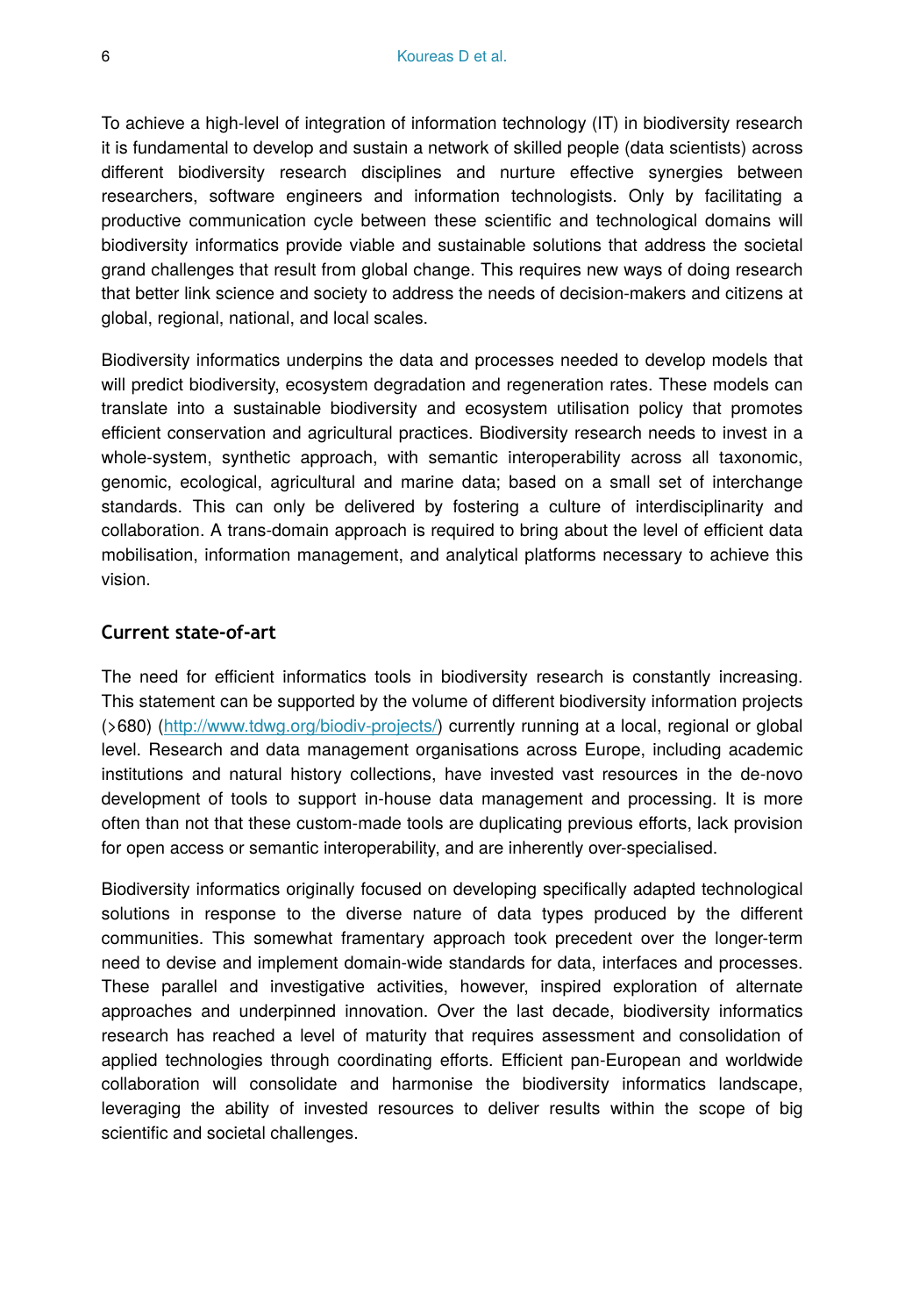On a European level, numerous biodiversity informatics projects have been funded by the recursive European funding mechanisms. Networks of excellence, including [ALTER-Net,](http://www.alter-net.info/) [LT](http://www.lter-europe.net/) [ER-Europe,](http://www.lter-europe.net/) [EDIT](http://www.e-taxonomy.eu/)[/PESI](http://www.eu-nomen.eu/pesi/), [MARBEF/EuroMarine](http://www.marbef.org/wiki/Portal:Euromarine) along with other projects including [4D4Life/](http://www.i4life.eu/i4lifewebsite/4d4life/) [i4ife,](http://www.i4life.eu/i4lifewebsite/4d4life/) [agInfra](http://aginfra.eu/), [AquaMaps,](http://www.aquamaps.org/) [iMarine,](http://www.i-marine.eu/Pages/Home.aspx) [BioFresh,](http://data.freshwaterbiodiversity.eu/) [BioVeL,](https://www.biovel.eu/) [ENVRI,](http://www.envri.eu/) [EU-BON](http://www.eubon.eu), [EU-BrazilOpenBio,](http://www.eubrazilopenbio.eu) [Fauna Iberica,](http://www.fauna-iberica.mncn.csic.es/) [MicroB3](https://www.microb3.eu/), [OpenUp!](http://epf.eclipse.org/wikis/openup/), [pro-iBiosphere](http://www.pro-ibiosphere.eu/), [BioSOS](http://www.biosos.eu/) and [ViBRANT](http://vbrant.eu/), have created a portfolio of research and e-infrastructure approaches for biodiversity data. Most of these projects have acknowledged and addressed, within their respective lifetime, the need for open access, data interoperability and community capacity building. Nevertheless, the information and system architecture, and technological approaches used, differ substantially between each project, demonstrating the lack of an agreed upon technical and procedural model for delivering interconnecting services. Individual projects have addressed these issues by introducing methods for enhancing syntactic (data formats) and semantic (meaning of data elements and relationships between them) interoperability, by highlighting the need for pan-European coordination of activities and by addressing the gap between biodiversity researchers and information technologists.

As part of the the European Strategy Forum on Research Infrastructures (ESFRI), initiatives like [LifeWatch](http://www.lifewatch.eu/) have started. LifeWatch aims to provide a biodiversity and ecosystem research infrastructure based on a coherent Europe-wide (top-down) plan, and by encouraging implementation of solutions locally (bottom-up). LifeWatch could eventually deliver efficient coordination activities, but does not yet have the necessary mechanisms in place to underpin the bottom-up coordination, which is so urgently needed to leverage biodiversity and biodiversity informatics research in Europe today. This COST Action (BioUnify) will act to initiate a viable rapid response collaboration platform to act as this bottom-up coordination, organising the community under the umbrella of communitydefined scientific and technical objectives. It will work with the top-down thinking, providing the necessary effort to effectively translate strategy into clear guidelines for biodiversity data owners, data custodians, tool developers and researchers.

Several global initiatives have been established for enhancing biodiversity research through informatics. These include: [Catalogue of Life \(CoL\)](http://www.catalogueoflife.org/), [Biodiversity Information Standards](http://www.tdwg.org/) [\(TDWG\)](http://www.tdwg.org/), the [Global Biodiversity Informatics Facility \(GBIF\)](http://www.gbif.org/), [Encyclopedia of Life \(EOL\),](http://www.eol.org/%E2%80%8E) the [Biodiversity Heritage Library \(BHL\),](http://www.biodiversitylibrary.org/) the [World Register of Marine Species \(WoRMS\),](http://www.marinespecies.org/) the [O](http://www.iobis.org/) [cean Biogeographic Information System \(OBIS\)](http://www.iobis.org/) and the [Genomic Standards Consortium](http://gensc.org/) [\(GSC\).](http://gensc.org/) Projects like [CReATIVE-B](http://creative-b.eu/) and [GEO BON](http://geobon.org/) address convergence through encouraging international liaisons and common activity. Biodiversity informatics research, as defined by the objectives of all these projects, is a highly inclusive trans-disciplinary domain, able to demonstrate significant research results in the areas of:

- Development of biodiversity data exchange standards;
- Mark-up activities and mobilisation of data from biodiversity legacy literature and natural history collections;
- Virtual research environments and mobilisation of long-tail data;
- Semantic interoperability and domain specific knowledge organisation systems;
- Cloud based computational tools, analytical services and application workflows;
- Data cleaning and data harmonisation.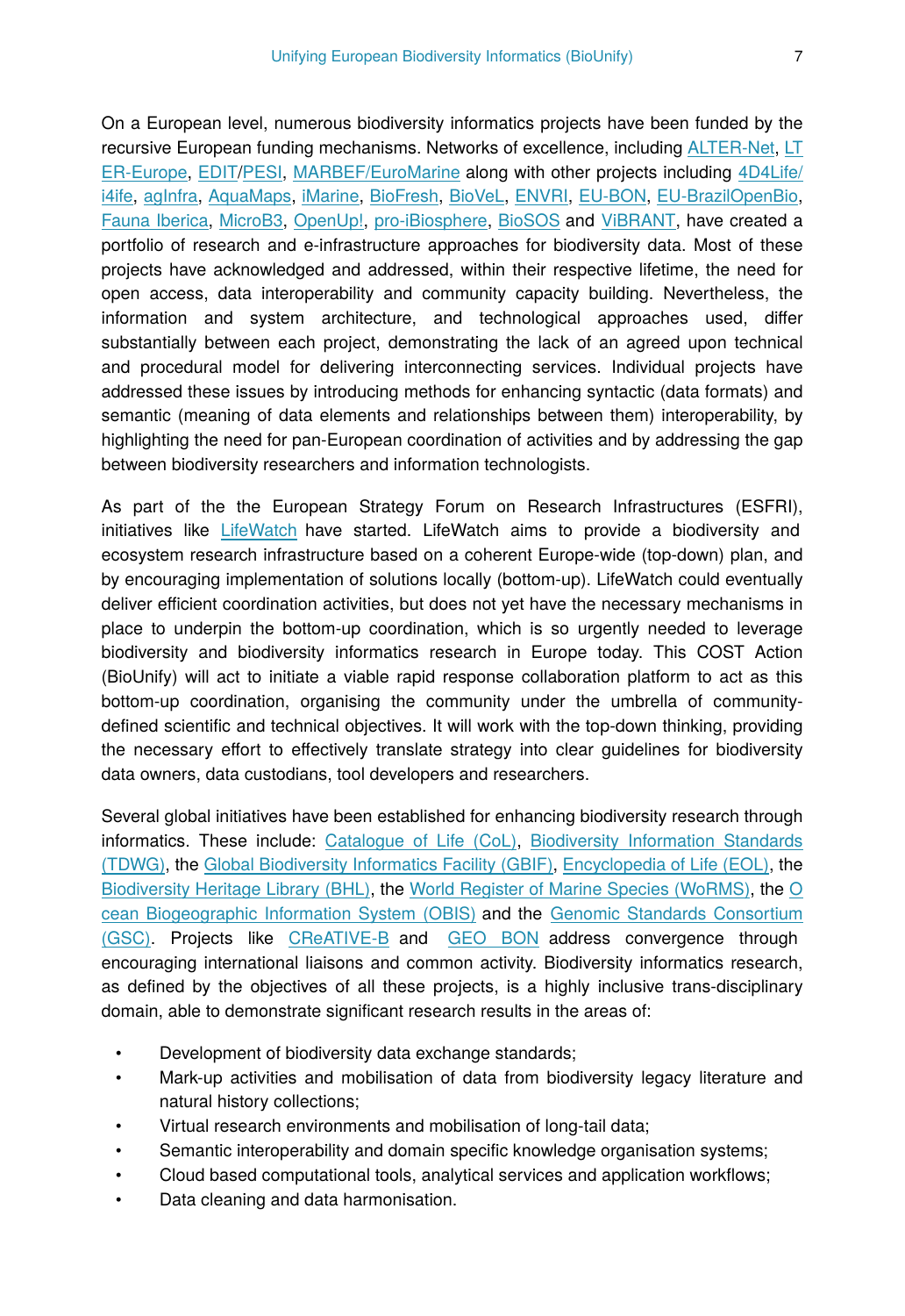As research in all these areas advances, it is crucial to foster reciprocal interactions between information engineering and biodiversity research, in a timely and efficient manner. Close interactions between individuals with skills in these domains are essential. Despite previous initiatives, the biodiversity landscape in Europe is still characterised by a high-level of fragmentation, with minimum functional interactions and with prominent elements of duplication. The lack of a bottom-up, self-driven organisation and coordination platform is hindering the two wider communities from joining forces. This issue has been repeatedly reported in scientific conferences (e.g. Biodiversity Informatics Horizons 2013, Rome), scientific publications (e.g. Hardisty et al. 2013) and published reports (e.g. Hobern et al. 2013). The challenges described below are defined by the need for translation of biodiversity research goals into clear technical specifications for the development of robust technical solutions, raising awareness and efficient training.

#### **The challenges**

The biodiversity informatics domain today faces a series of technical, sociological and decision making challenges; from adopting an industry-standard technical backbone that underpins its activities, to effectively bringing together data and communities across scientific domains and between different disciplines within these domains.

The urgent need for information solutions has been the driving force for developing existing infrastructures but repeatedly inventing bespoke solutions, which often feature overlapping elements, is the norm. European biodiversity informatics is today at a pivotal point where a pan-European (if not global) approach is needed to unify biodiversity informatics and deliver the level of services necessary for biodiversity research to reach its full potential. Biodiversity informatics research is funded both at national and European level. The result is the deployment of a series of unrelated e-infrastructures, platforms and software. To make good use of the research efforts invested, it is critical to: (i) enable interactions that will produce synergies between software engineers, data architects and data custodians in order to identify components that can be effectively brought together as part of a global solution; (ii) assess the existing landscape and propose a set of models and services to be used at an industry-wide level, reducing future proliferation, and (iii) raise awareness to end users and key stakeholders by producing documents with potential impact on policy making processes in Europe. Together these actions will help to converge institutional and national thinking at a European level.

#### *A common technical backbone*

At the core of biodiversity informatics is research for developing and applying technological solutions that facilitate biodiversity data management, structuring, linking, analysis, visualisation and reuse. Over the last decade, several technical models have been developed and sporadically applied in European e-infrastructures. This set of models, however, has not been systematically assessed for its interchangeability and its effectiveness in mobilising data across the entire spectrum of biodiversity research.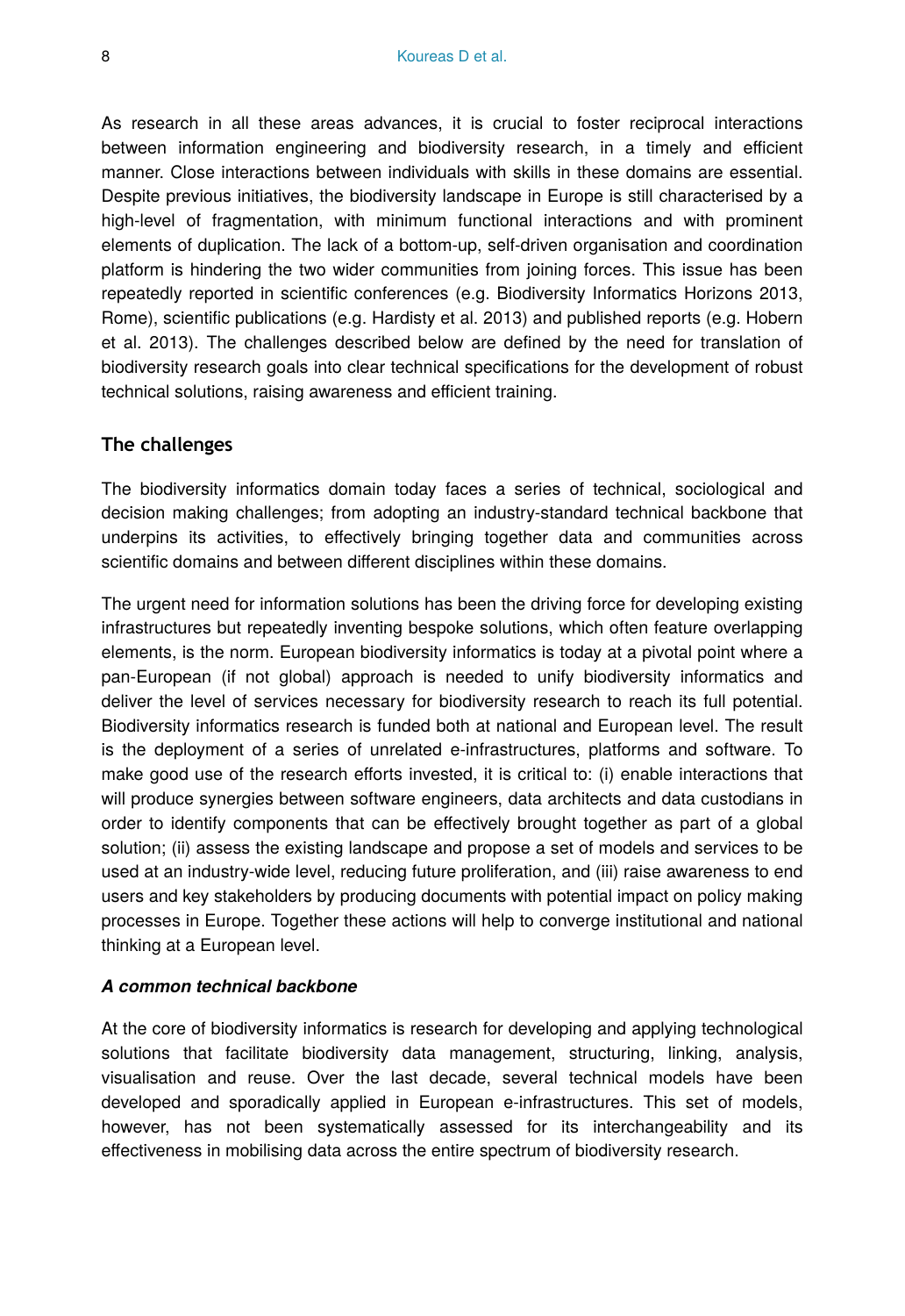Arguably, the challenge of delivering robust and predictive models for biodiversity in Europe and worldwide, is dependent on the ability to create links between existing and newly generated data across the biodiversity domain and related domains (e.g. that of climate data). Effective collaboration between biologists and informaticians is essential to accomplish this aim through identifying, modelling, and quantifying logical connections between heterogeneous datasets in a systematic and sustainable manner.

A set of common biodiversity data standards are crucial for achieving interoperability. These facilitate storing and exchanging both data and computational models between machines. Within the biodiversity research and e-infrastructure domains, a mixture of both generic and domain-specific standards have been used. Bespoke standards like the Taxonomic Concept Schema (TCS), Access to Biological Collections Data (ABCD) and the Structured Descriptive Data (SDD), provide more structured ways of storing taxonomic, phylogenetic and related biodiversity data, while others, like the Darwin Core (DwC) are based on more simplified schemas. Related standards like DwC-A, EML or DublinCore are used for machine to machine data/metadata exchange. Extensions for most of these data schemas have been developed to handle heterogeneous data types (i.e. taxonomic concepts, specimen records, ecological field records, phylogenetic data, sequencing metadata and media metadata). This work is being extended into new areas such as environmental and biodiversity genomics, linking Darwin Core with the MIGS/MIMARKS standards from the Genomics Standards Consortium. Nevertheless, the biodiversity informatics community will need to assess these standards via a more systematic approach to deliver a common set of simple interchangeable, scalable and extensible data schemas with ability to mobilise broad interdisciplinary data types. Issues related to the levels of granularity of the data fields, the use of effective metadata, and the widespread use of common data formats across biodiversity e-infrastructures, are key milestones for developing a common technical backbone.

The foremost important element in performing interdisciplinary research drawing from the big data pool is to be able to work with accurately annotated and described data. Well structured, semantically enriched datasets can be interlinked in such way that large-scale reasoning can be performed. The most important aspect of this approach is the ability to use efficient and comprehensive controlled vocabularies and ontologies to annotate and structure data. Comprehensive taxonomic checklists of animals, plants, fungi and microorganisms as well as structured bio-ontologies (including environmental ontologies) are essential. Minimising existing redundant elements and improving the inclusiveness of ontologies will be critical in leveraging their application and use. This requires ontologists to work closely with domain specific research scientists that generate or curate biodiversity data.

One of the main requirements for efficiently linking biodiversity data from distributed databases is the assignment of global, unique and stable identifiers. Identifiers enable networked services to locate and link to different resources. For certain types of resources, including scientific publications, significant progress has been made in globally applying unique identifiers (i.e. DOIs), while for others, including published biodiversity datasets, specimen data, taxonomic concepts, computational workflows or even environmental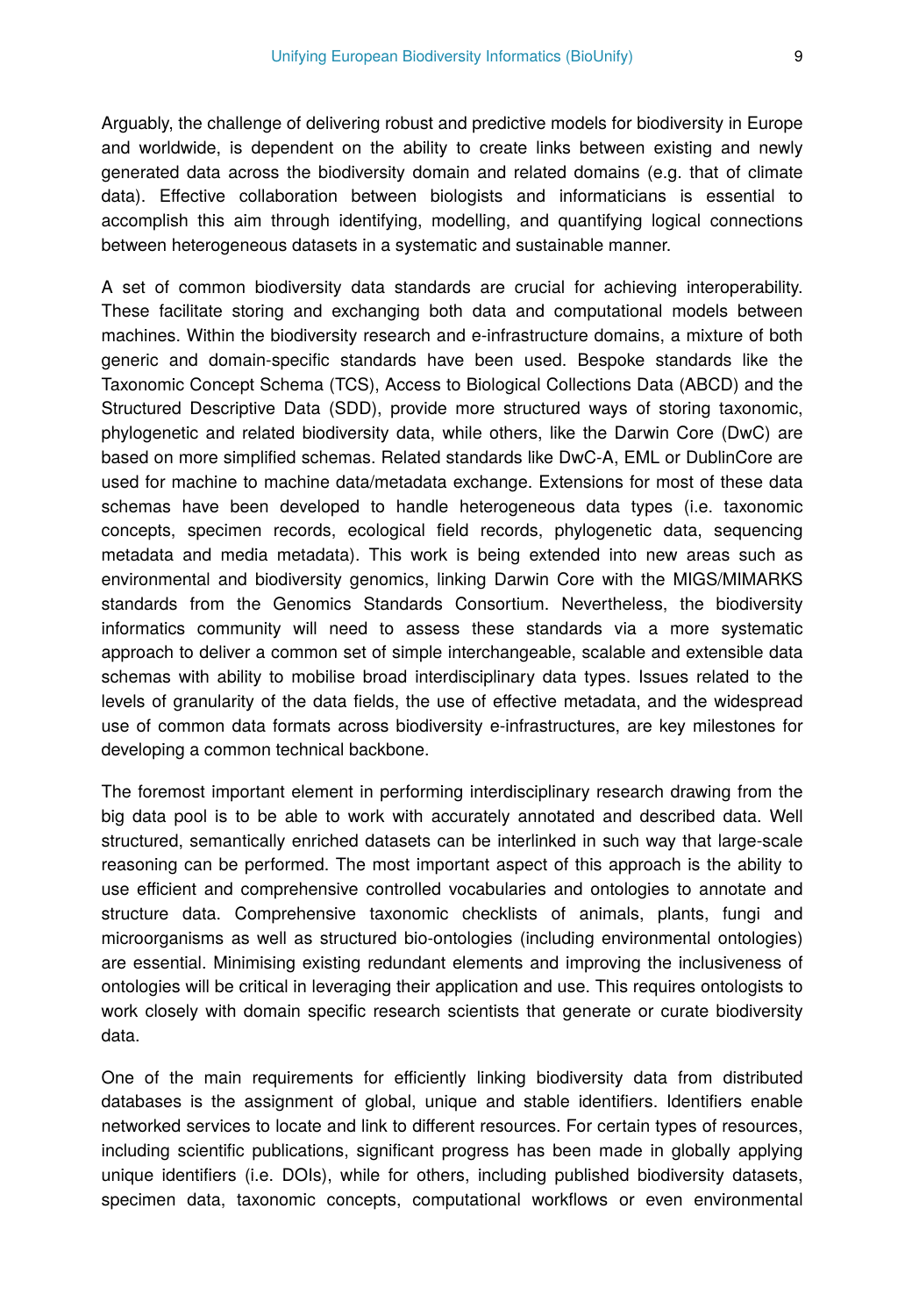samples, the community has still not adopted a common model of unique and persistent object identification. A vibrant discussion is currently sustained at a global level, on the preferable model and implementation method of unique identifiers. UUIDs, Handles, DOIs, PURLs, HTML URIs and LSIDs are some of the systems currently used by biodiversity information systems for uniquely identifying digital objects. Each with its own merits and shortcomings, the European biodiversity informatics landscape will need to consider adopting a common model for unique and actionable, i.e. resolvable, identifiers. A bigger challenge, however, will be to advocate the need for using persistent identifiers in all the biodiversity related databases that are exposed and accessible online. This will require coordinated efforts for persuading database curators and institutions on the added value of implementing these systems.

On the top of the technical pyramid that underpins biodiversity data, is software that delivers useful, efficient and simple-to-use functionality to scientists. Software engineers and informaticians need to sustain active communication channels with biodiversity researchers in order to design, develop and deploy software that supports research activities and incentivises researchers to make use of the advantages that online, collaborative and open science brings.

#### *Data mobilisation and fitness-for-purpose*

Biodiversity-related data are being generated and/or managed by a wide spectrum of stakeholders including individual researchers, research groups, governmental and intergovernmental agencies and natural history museums. These data usually come in native formats, often with minimal provision for standardisation or long-term accessibility, and without thorough documentation.

Biodiversity research is experiencing a bloom of new data, but the rate of increase is not equal for all the disciplines. As the big-data pool deepens, it is becoming more difficult to identify data types that fall behind. Genomic, biosensing, taxonomic and natural history collection data are produced at ever increasing rates. Data aggregation initiatives are more successful for some data types (e.g. [GenBank](http://www.ncbi.nlm.nih.gov/genbank/), [GBIF,](http://www.gbif.org/) [EOL,](http://eol.org/) [BHL\)](http://www.biodiversitylibrary.org/), while for other data types (e.g. ecological traits, morphological characters, field observations) progress is slower and more complex (e.g. [EMODNET biology](http://www.emodnet-biology.eu/), [TRY-DB,](https://www.try-db.org/TryWeb/Home.php) [LifeWatch,](http://lifewatch.eu/) [EOL TraitBank](http://eol.org/info/516), [iPl](http://www.iplantcollaborative.org/) [ant Collaborative](http://www.iplantcollaborative.org/)). Given these discrepancies, it is crucial to assess data generation rates across these disciplines, in the context of the importance of the data to other biodiversity communities, and in the scope of a long-term vision to create viable models of biodiversity with robust predictive power.

Short-term storage and long-term archival solutions for the heterogeneous and largevolume data produced across the different biodiversity disciplines is already a major problem. This is vital to facilitate horizontal knowledge transfer across stakeholders and to foster the development of sustainable initiatives for aggregating, archiving and linking biodiversity data. The inconsistent and limited application of global unique identifiers for data entities exposed on the web makes this an especially difficult challenge. Only by addressing this problem, will it be possible to sustainably use major biodiversity data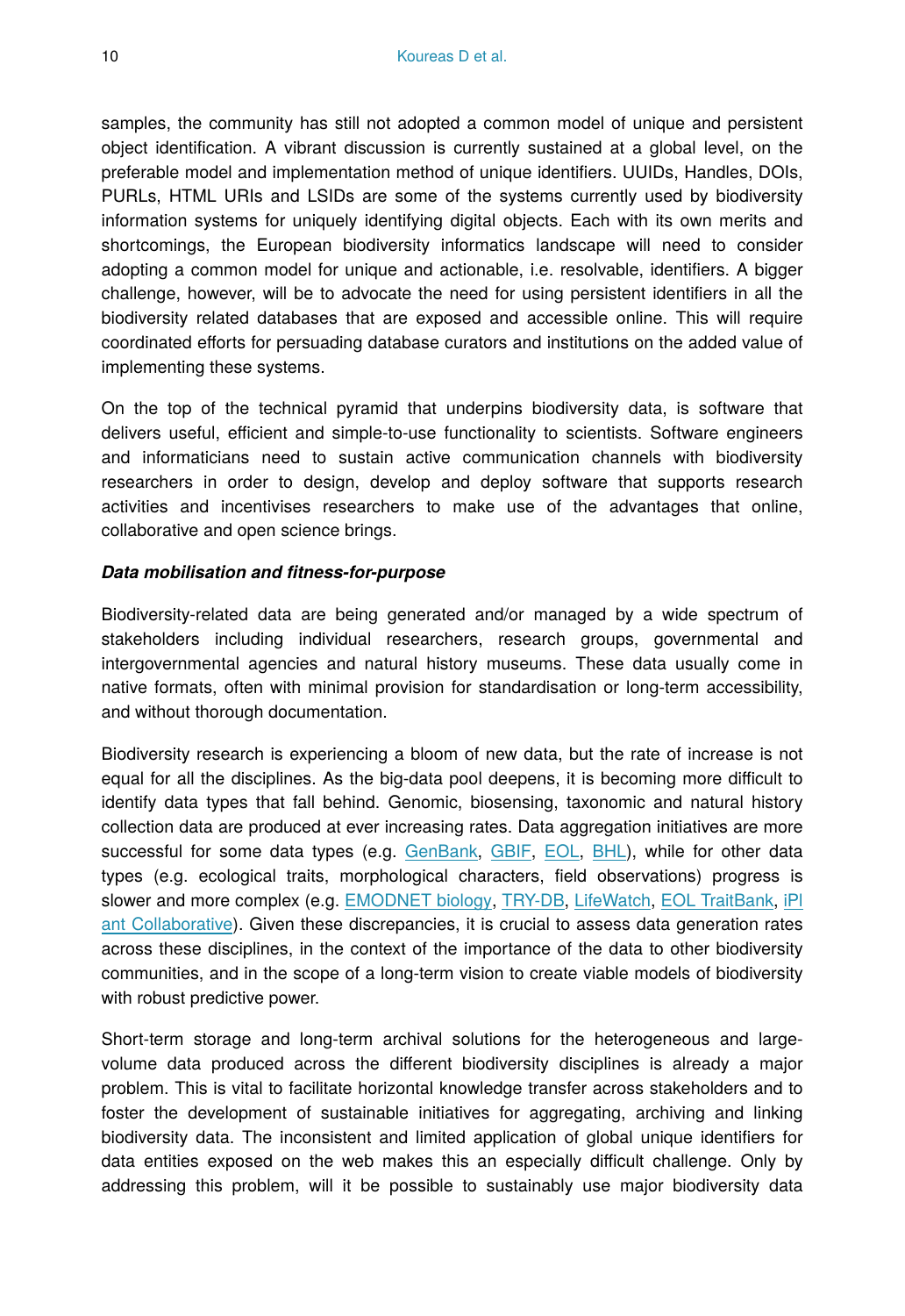infrastructures to provide reliable web-services that retain the level of granularity needed to secure data fitness for diverse purposes.

#### *Education***,** *training and awareness*

Biodiversity research is rapidly migrating to the digital domain. Digital data aggregators, repositories and registers are now providing significant new opportunities for data extraction, interlinking and re-use. These e-infrastructures are invaluable sources of information for researchers around the world. Despite their value, these new tools are characterised by low uptake rates within many research communities. To facilitate the digital lifecycle of biodiversity data, from generation to publication and re-use, it is vital that biodiversity researchers understand the opportunities and limitations of these tools and embed them in their day-to-day research activities. By training a new generation of ITliterate biologists and biology-aware computer scientists, biodiversity informatics will deliver the knowledge needed to meet demanding societal challenges in Europe and worldwide. A combination of ad-hoc training activities, mentoring programmes and an established graduate curricula, are needed to produce a new generation of Biodiversity data scientists. These individuals need to have the analytical and data curation skills required to understand, handle and process big and heterogeneous datasets.

# **Added Value of Networking**

This Action (BioUnify) draws from the experience that biodiversity cannot be fully understood by the work of any individual discipline, but through an integrative approach of cross-disciplinary research. Effective coordination is required to synthesise available data in order to develop robust analytical and predictive models and communicate the output of these models through informative visualisations, helping shift research priorities. BioUnify will enable efficient interactions between people from different biodiversity and informatics disciplines under the umbrella of biodiversity informatics. How can effective integration of taxonomic, genomic and ecosystem research be achieved? How can diverse datasets plug into harmonised research workflows to test application-level biodiversity models? How can data interoperability act as the platform for biodiversity interdisciplinary research? These questions can only be answered through operating and sustaining an extended, but also highly structured, network of stakeholders that promotes synergies across expertise and supports cross-fertilisation of ideas.

Scientific dialogue is naturally achieved through established forms of scholarly communication, including scientific publications and conferences. These channels are time consuming and do not necessarily focus on addressing specific and urgent technical or societal issues. Agile and effective communication between people, at the level (across scientific domains and communities) and timeframe needed to address explicit societal challenges, demands a highly focused network of people and activities. A network that will enable researchers to jointly shape research goals and adjust methodologies for delivering results in scope and on time.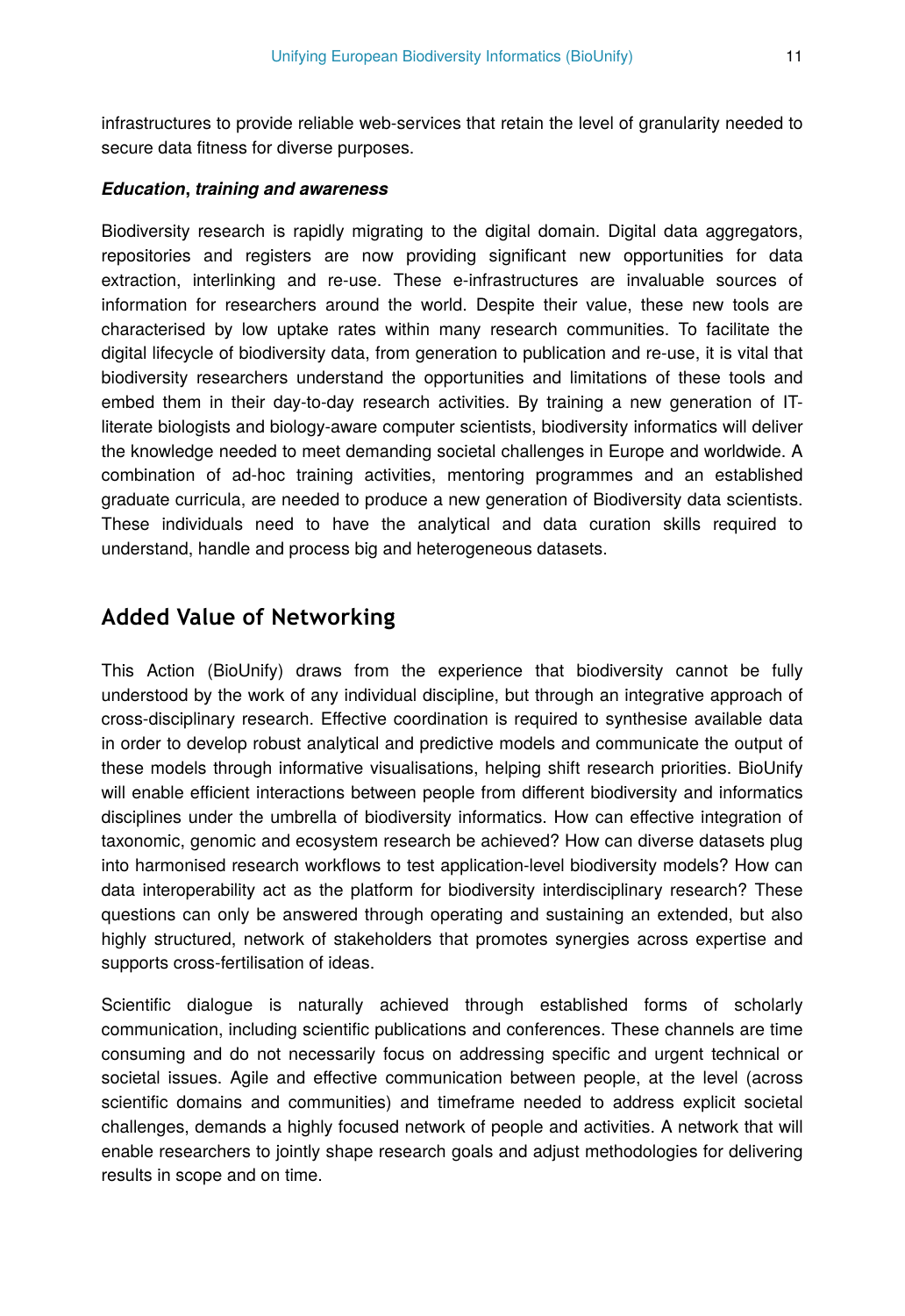This COST Action will address the challenges described above through coordinating the biodiversity informatics community and by creating a wide trans-disciplinary collaboration platform. This will improve the efficiency of distributed funded research activities to enhance collaboration of isolated research groups, under an umbrella of commonly defined scientific goals.

BioUnify will:

- Assess the existing technical specifications for mobilisation and linking of heterogeneous biodiversity research and monitoring data;
- Investigate possible solutions by adopting a high-level and integrative approach and propose amendments/changes to existing models increasing their interchangeability and inclusiveness;
- Foster technological innovation by nurturing new collaborations between research scientists and technologists towards the long-term vision of delivering robust predictive biodiversity models;
- Monitor the course of actions of relevant international organisations and position its activities within their wider strategic framework;
- Improve the influence of the European biodiversity informatics community over decision making processes internationally, by sustaining efficient communication channels with global actors and stakeholders, and by promoting the authoritative role of European institutions;
- Propose a simple, open access, and interoperable set of models that stakeholders, generating or curating biodiversity data, could embed in their day-to-day workflows; and finally
- Bridge the existing gap between biology researchers and informatics technicians by combining the expertise and promoting the training and the required capacity building.

#### **Building upon existing efforts**

Data and e-infrastructures are capital investments, that are very expensive to regenerate or rebuild. This COST Action will build on existing efforts developing a coordination network that brings together biodiversity researchers and software engineers (including information technologists) to maximise the efficiency of already running projects and create a reference platform for the development of future activities.

Researchers already involved in biodiversity informatics projects have acquired unique domain experience. Similar experience has been accrued by researchers that have been making use of related e-infrastructures. Their indispensable input, along with knowledge extracted from key scientific publications and international reports, will be codified to form the basis of knowledge and capacity for this Action.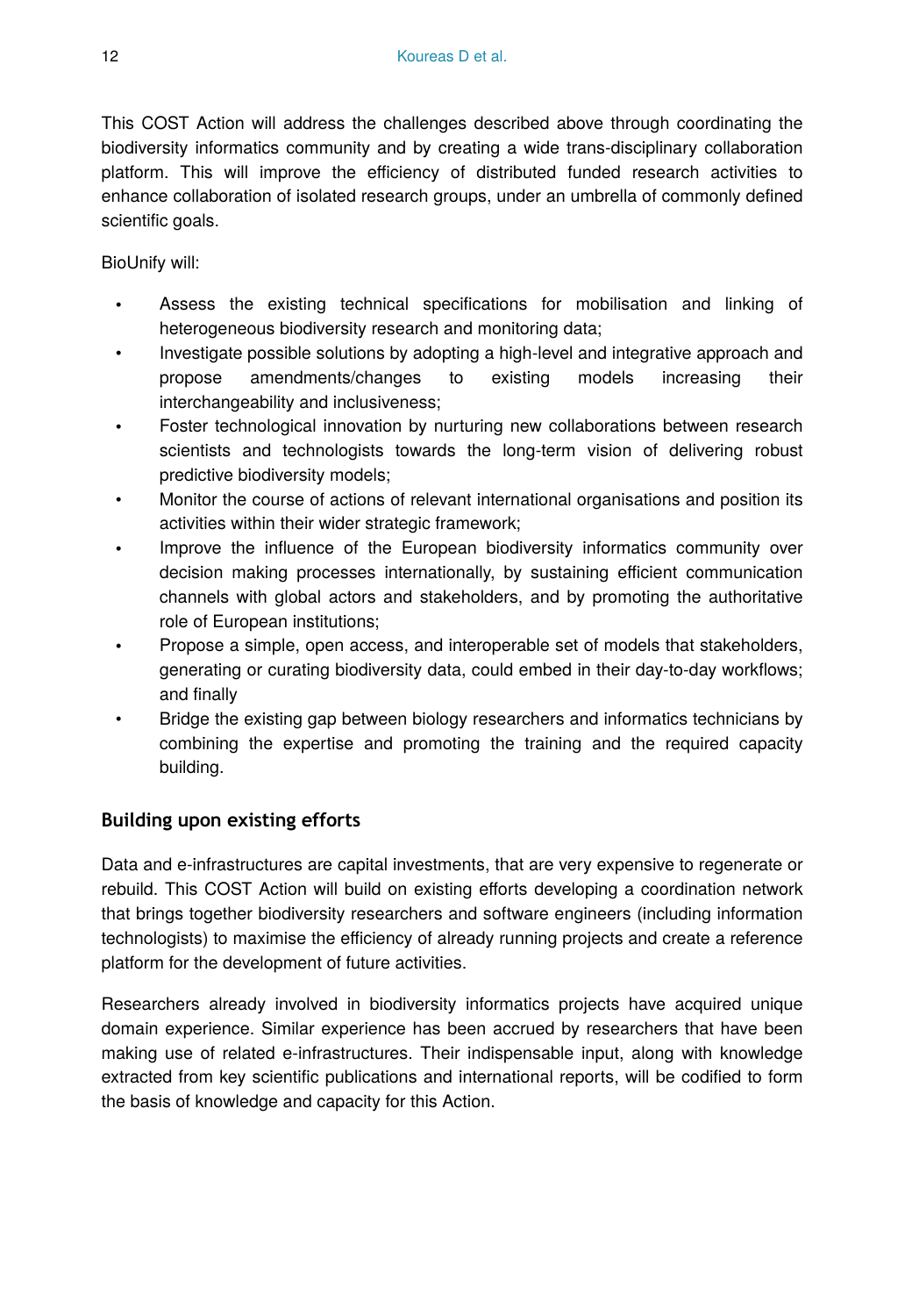#### **Supporting biodiversity research**

Several key issues have been identified in the literature that hinder cross-disciplinary biodiversity research; Lack of persistent identifiers in all digital produced objects; lack of appropriate registers/aggregators; the absence of industry-level knowledge organisation systems that enable semantic interoperability and data reasoning; an absence of a common taxonomic backbone, essential for linking dispersed information; and finally the large volume of "dark data" (inaccessible legacy data) produced through long-tail research (P. Bryan Heidorn 2008). These issues significantly slow down, if not restrict, interdisciplinary and big-data research on biodiversity. BioUnify will translate the results of its activities, through its four-year lifespan, into clear recommendations and will use its extensive network of people as ambassadors to their local and discipline-specific communities.

#### **Coordinating key stakeholders**

Individual researchers, research communities, biodiversity organisations, natural history museums, policy and decision making instruments, approach the study of biodiversity from different points of view. The need for effective communication and coordination across the entire spectrum of these stakeholders has long been acknowledged by the community. Fragmentary efforts, within certain projects and/or discipline-oriented networks, has already initiated a dialogue between some of these stakeholders. This Action will codify the research and policy priorities of different stakeholders of the biodiversity and biodiversity informatics domains and translate them into actions for achieving convergence between biodiversity data, modelling protocols, information and knowledge.

#### **Developing a roadmap for the future**

The biodiversity informatics community has set its long-term vision of supporting people, data and processes to deliver robust models of the biosphere and to apply the predictive power of these models in addressing societal challenges. Inevitably this vision goes beyond the lifetime of this COST Action. BioUnify will develop the mechanism to nurture collaboration and research coordination, but will also develop a detailed roadmap for reaching jointly set long-term goals. This roadmap will be focused on describing and timeframing the required future steps. It will be formulated as a series of best-practice documents that will be widely disseminated through multiple communication channels. Such a roadmap can act as an umbrella for positioning future research proposals.

#### **Providing training and raising awareness**

Training early stage researchers in making use of available technologies in their respective research domain should be considered crucial. Advances in information management and newly developed tools can only be established through wide adoption by the majority of researchers, and in the context of open access research activities. Proper training will ensure that researchers are aware of the available tools and services, make efficient use of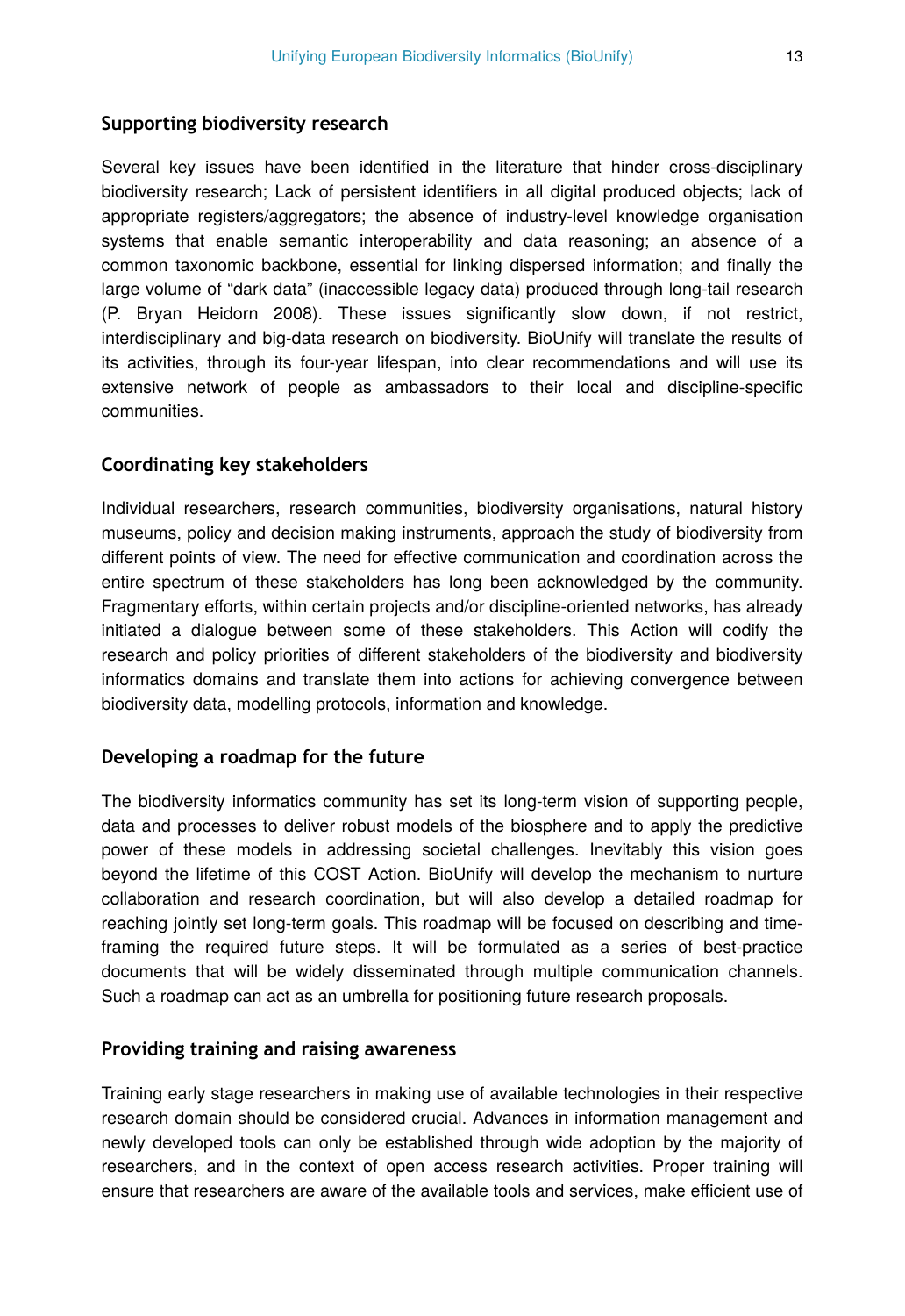them, and develop their research careers in the context of long-term visions linked to societal issues and cutting edge research.

BioUnify will adopt a hybrid model for providing training. Direct training will be given by organising workshops and supporting Short Term Scientific Missions (STSM) for both Early Stage (ESR) and Experienced Researchers (ER). Emphasis will be given to supporting ESR mobility between groups with different expertise. This will provide ESRs with diverse skillsets that combine biodiversity research with IT and software engineering competencies.

Organised training courses, workshops and hackathons will bring together a heterogenous set of people that spread across the different scientific domains and disciplines that this Action is relevant to. This will initiate useful interactions between all participants in the context of promoting interdisciplinary and trans-domain research. The second pillar of this hybrid model is to make effective use of all established training mechanisms, including higher education training, by providing reference material and human expertise (e.g. invited lectureships) to postgraduate courses on biodiversity and biodiversity informatics. Furthermore, BioUnify will support initiatives to embed biodiversity informatics training in related postgraduate programmes running by universities in Europe.

#### **Provisions for post-Action sustainability**

Fostering interdisciplinary research goes beyond breaking technical barriers that restrict the mobilisation and sharing of data and information: This is also a major social/cultural issue. This Action will balance providing technical solutions through biodiversity informatics tools with a culture change programme that nurtures an open access and trans-disciplinary research philosophy.

Through targeted Short Term Scientific Missions (STSMs) the Action will encourage researchers to test innovative ideas bridging different scientific disciplines and domains. This Action will enhance collaboration and promote the necessary cross-domain synergies, but will also focus on supporting the development of pan-European initiatives that will seek further funding to support the Action's objectives and to sustain the Action's activities beyond its lifetime. BioUnify will identify calls and related topics from which funding can be secured (e.g., national sources, Horizon 2020) to continue supporting the delivery of robust information solutions for the biodiversity research domain. Towards this end the MC meetings will be used to form the networks necessary to deliver new consortia. Finally, the Action will lead to the creation of a permanent entity that will continue horizon scanning, scoping for new opportunities for interactions between biodiversity researchers and information technology specialists. The new entity will consist of European academic and research institutions, natural history museums, scientific societies, biodiversity related governmental and intergovernmental organisations and SMEs. During the Action, sustainability issues, both from a financial and a societal perspective will be addressed. Long-term sustainability issues of the new entity will be considered.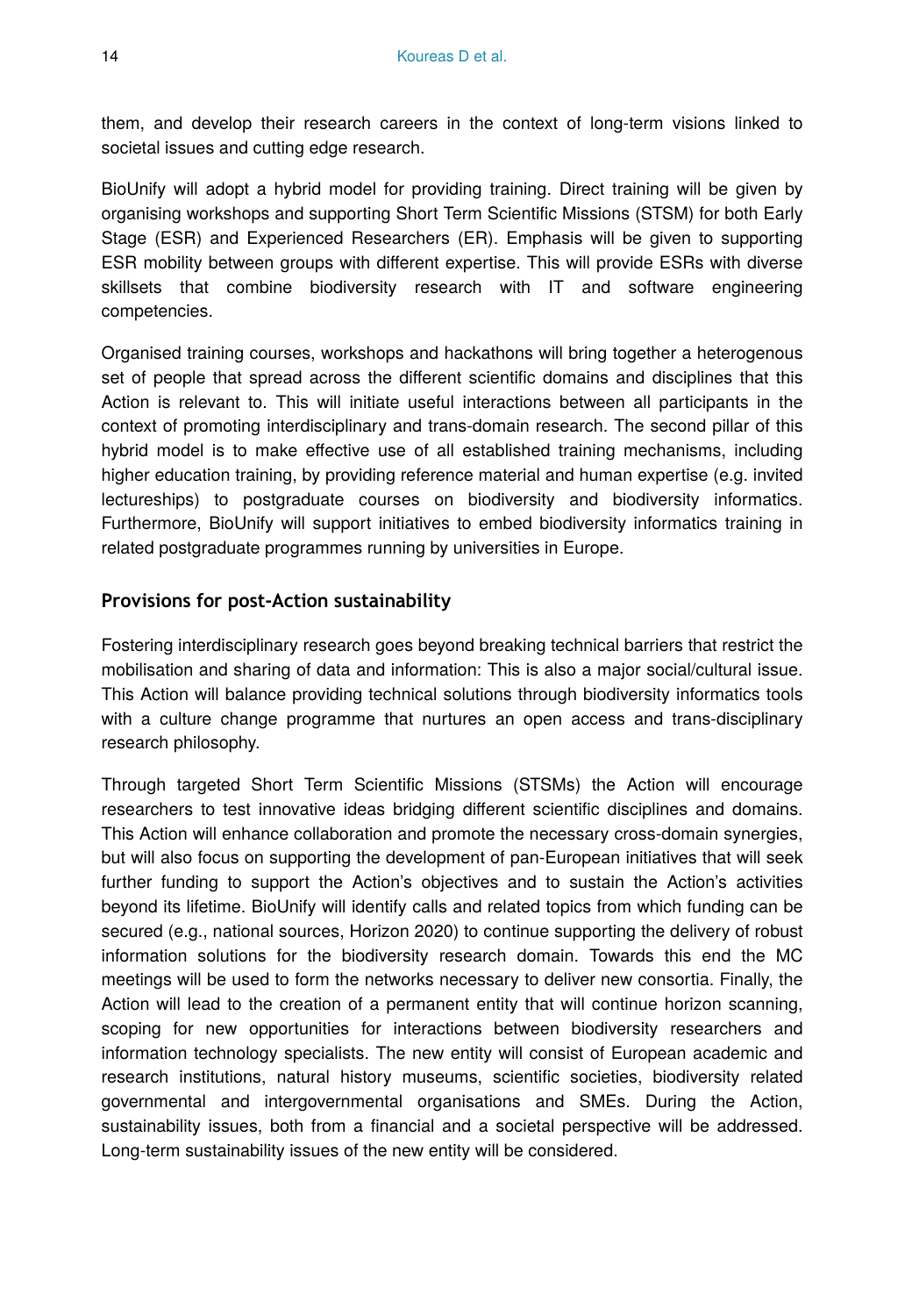#### **Complementarity to existing projects/networks**

#### *Interactions at a national or European level*

As the overall vision of this Action is to leverage existing efforts it is crucial to develop a collaborative platform that will take into account all related projects and initiatives, create active links and provide useful feedback.

This COST Action will be highly complementary to existing networking or projects that are running within the biodiversity informatics domain. Networking activities are included in most of the biodiversity e-infrastructure projects funded at a European level. These activities, however, often only include the limited number of partners. BioUnify will build upon these networks, enhance them and expand them. As a multi-disciplinary Action, BioUnify objectives align with and complement the objectives included in other COST Actions (e.g. ESSEM: HarmBio, ESSEM: EMBOS, ICT: KEYSTONE, FA: ALIEN Challenge) and ongoing FP7 projects (e.g. [EU-BON](http://www.eubon.eu/)). Furthermore, BioUnify will cross-fertilise other national or regional biodiversity and biodiversity informatics research projects and act as a proxy, facilitating horizontal transfer of knowledge and skills. Provisions will be made to coordinate the Action's activities in alignment with the Biodiversity Information System in Europe (BISE) and the Biodiversity Data Centre (BDC). The Action will act as an essential stepping stone towards the development of an operational network of biodiversity research and e-infrastructure networks in Europe and directly contribute to the overarching scope of related ESFRIs (e.g. LifeWatch).

#### *Interactions at an international level*

BioUnify aims at contributing to the scope of the European Research Area by initiating communication with peer networks across the world (e.g. USA Resource Coordination Networks) and present a unified pan-European voice of authority. The challenges described in section A go beyond the European boundaries. As such, capacity building efforts in Europe will need to be invested against and compared to the global landscape. Creating strong links with the newly initiated [Intergovernmental Platform on Biodiversity &](http://www.ipbes.net/) [Ecosystem Services \(IPBES\)](http://www.ipbes.net/) will be fundamental. This Action will deliver its outputs in the framework of activities by European consortia, as [CETAF](http://cetaf.eu/) and its group of interest on bioinformatics (ISTC), and by global organisations, including the [Research Data Alliance](https://rd-alliance.org/) [\(RDA\)](https://rd-alliance.org/) and the [Biodiversity Information Standards \(TDWG\)](http://www.tdwg.org/). Where applicable, the members of the Action will actively participate in associated Interest Groups and Working Groups of these organisations. In this regard the Action will build upon the output of previously funded international cooperation projects on biodiversity research (e.g. [EU-](http://www.eubrazilopenbio.eu/)[Brazil OpenBio](http://www.eubrazilopenbio.eu/), [CReATIVE-B](http://creative-b.eu/), [COOPEUS](https://www.coopeus.eu/)).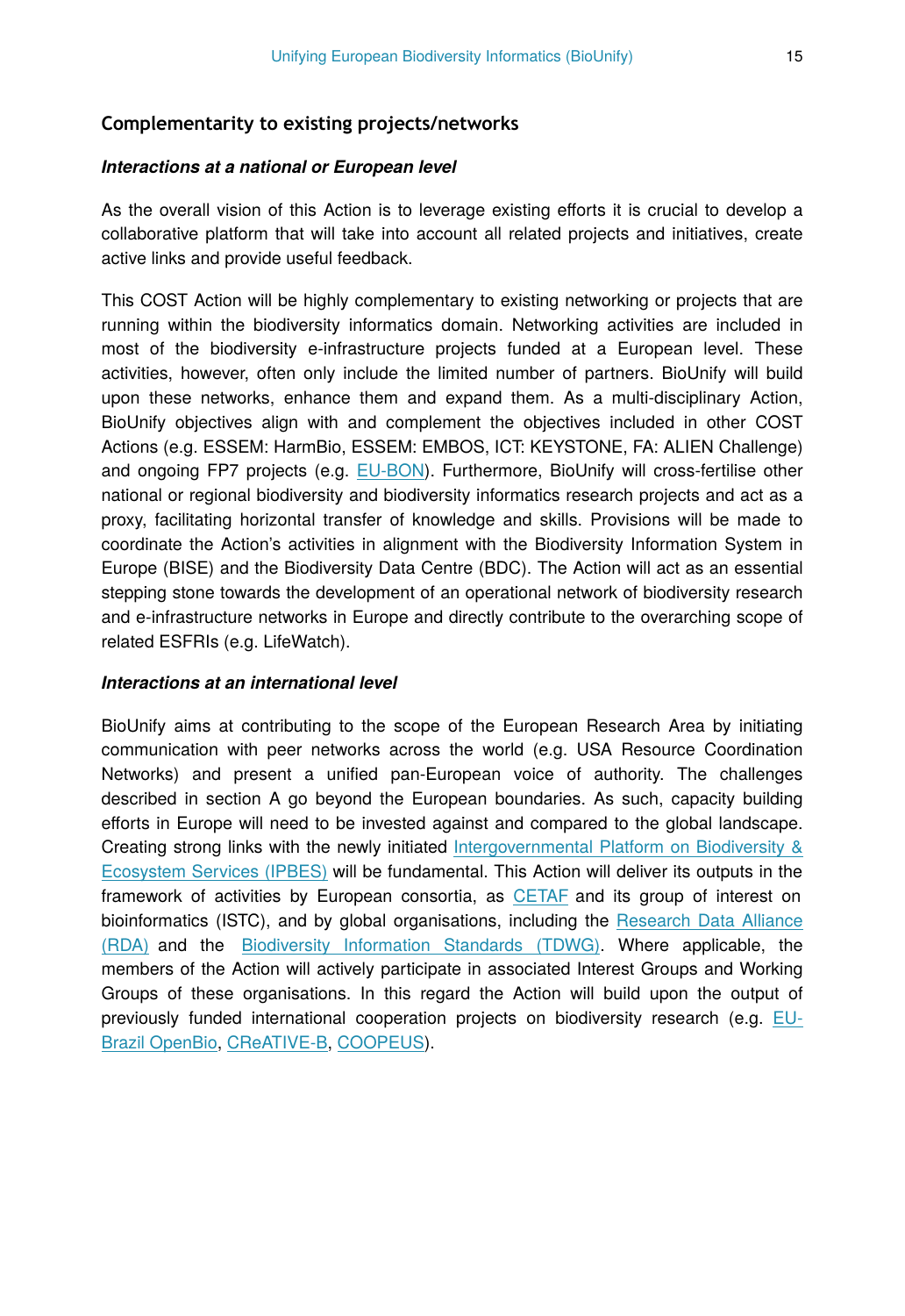# **Milestones and Deliverables: contents and time frames**

#### **Action outputs**

The objectives of the Action are defined against the challenges described in section A. BioUnify has four objectives that fall under respective COST Objective categories. The MC will be able to amend and adjust the list of deliverables to increase the efficiency of the Action and align its activities with the perpetually changing biodiversity informatics landscape.

### **Objective 1: Models and systems assessment**

#### **Task 1. Data storing and exchange schemas**

Within this task the current biodiversity data schemas, used to mobilise data, will be assessed and technical shortcomings will be identified. This will include data exchange formats used to communicate structured data between data providers, aggregators and registers and between data management platforms and publishers. The assessment will be performed in the context of harmonising existing solutions and supporting the mobilisation of diversified data types. Assess, in terms of feasibility and fitness-for-purpose currently used common inter-linked identifiers for different data entities, across information systems at web-level.

*Deliverables/Milestones*: 4 Short Term Scientific Missions (STSM) (Yr1, Yr2, Yr3, Yr4); 3 open access peer-reviewed publications (OA-P) (Yr2, Yr3, Yr4); Workshop/Hackathon (WS/H) (Yr1); Joined Student Supervision (JSS) (Yr1)

#### **Task 2. Controlled vocabularies and ontologies**

Catalogue and deliver fitness-for-purpose reports on the available knowledge organisation systems (including controlled vocabularies and ontologies). Support the further development of existing bio-ontologies as the mean for creating logical connections between heterogeneous biodiversity data. Investigate the wide application of (among others) Global Names Architecture and the Environmental Ontology (ENVO) as focal points for linking biodiversity related data.

*Deliverables/Milestones*: 4 STSMs (Yr1, Yr2, Yr3, Yr4); JSS (Yr2); WS/H (Y2); 3 OA-Ps (Yr2, Yr3, Yr4)

### **Task 3. Service networks, computational workflows and virtual research environments**

Evaluate existing solutions for building and sharing computational workflows and assess the bottlenecks in integrating, within these workflows, existing data provider services and processing/analytical tool services. This action will identify gaps in the service network provision of virtual research environments and an economic cost evaluation of the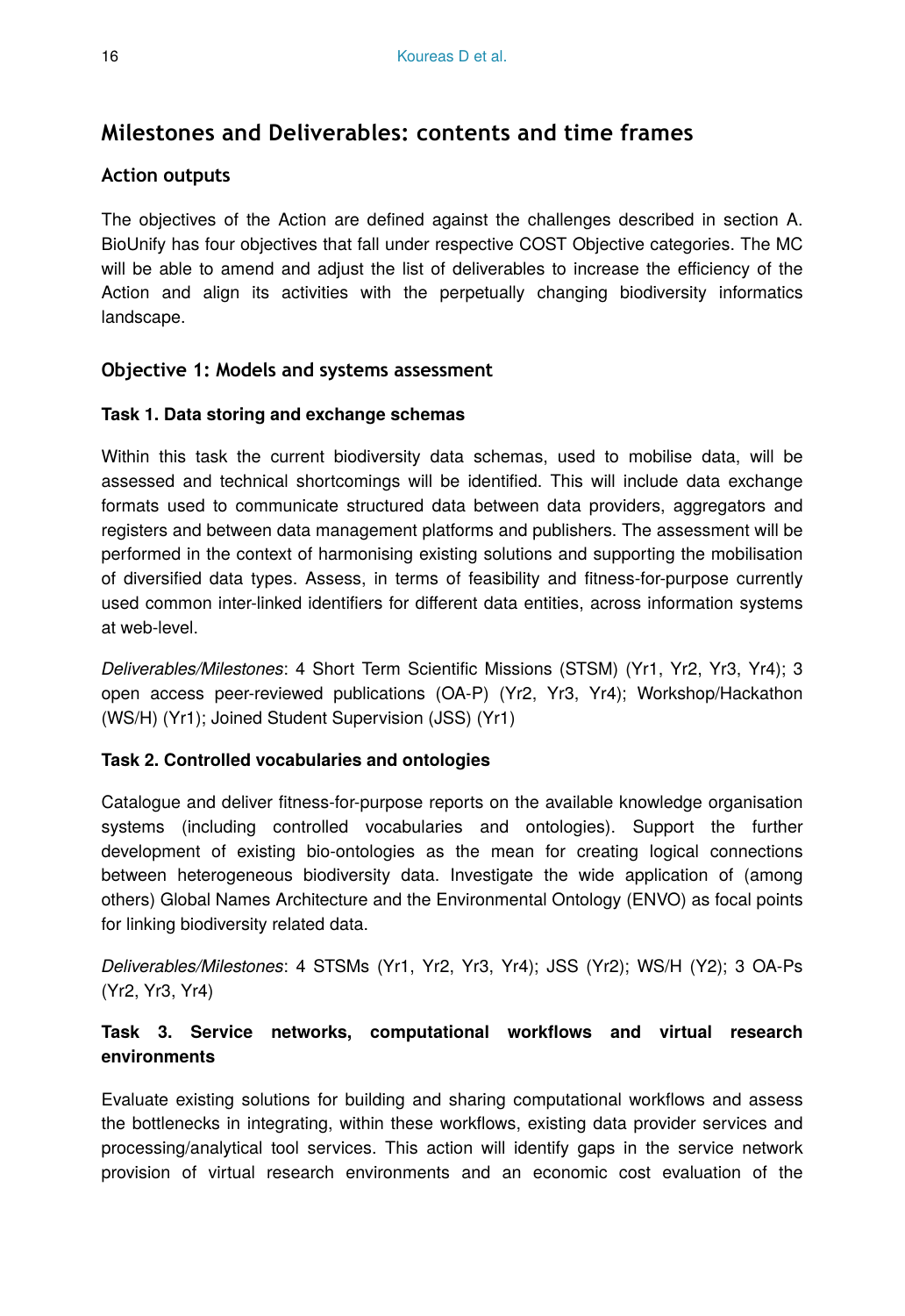computing resources necessary to sustain these activities. Data longevity and services sustainability will be taken into consideration across activities under this Task.

*Deliverables/Milestones*: 4 STSMs (Yr1, Yr2, Yr3, Yr4); JSS (Yr3); WS/H (Yr3)

# **Objective 2: Data availability, interoperability, harmonisation and long-term preservation**

#### **Task 1. Natural history collections data**

Summarise current global practices and workflows followed by major natural history museums, natural science museums and collection holders (individually and using aggregate data provided by existing consortia), for specimen digitisation, specimen data management and metadata extraction and exposure. Evaluate existing database models used and archiving solutions implemented.

*Deliverables/Milestones*: 2 STSMs (Yr1, Yr2,); WS/H (Yr1); OA-P (Yr1); Consolidated Report (CR) (Yr1)

#### **Task 2. Biodiversity, genomic and ecosystem research and monitoring data**

Bring together information technologists and leading research groups in Europe that generate or curate big biodiversity, genomic or ecosystem datasets. Identify commonalities in data exchange models used to store and mobilise data within these communities. Evaluate fitness-for-purpose of curated databases and identify critical elements in data models used, including data provenance and data versioning.

*Deliverables/Milestones*: 4 STSMs (Yr1, Yr2, Yr3, Yr4); JSS (Yr2); WS/H (Yr2); 3 OA-Ps (Yr2, Yr3, Yr4)

#### **Task 3. Biodiversity legacy data mobilisation**

Investigate the technological solutions available for extracting, annotating, mobilising and digitally preserving data from legacy sources, including biodiversity legacy literature. This task will aim at summarising existing approaches and workflows, consolidate outputs from individual projects that tackled this issue and identify common technical challenges. Bring together legacy data custodians, publishers and experts in mark-up activities.

*Deliverables/Milestones*: 4 STSMs (Yr1, Yr2, Yr3, Yr4); JSS (Yr2); WS/H (Yr2); 3 OA-Ps (Yr2, Yr3, Yr4)

#### **Task 4. Data publication, long-term preservation and re-use**

Data publication, long-term preservation and data re-use are critical properties of biodiversity information management, as they constitute the primary incentives that motivate key actors (including individual researchers) to embed information solutions in their day-to-day research and data curation activities. Publishers, registers/aggregators as well as archiving infrastructures need to act in a highly coordinated way to facilitate the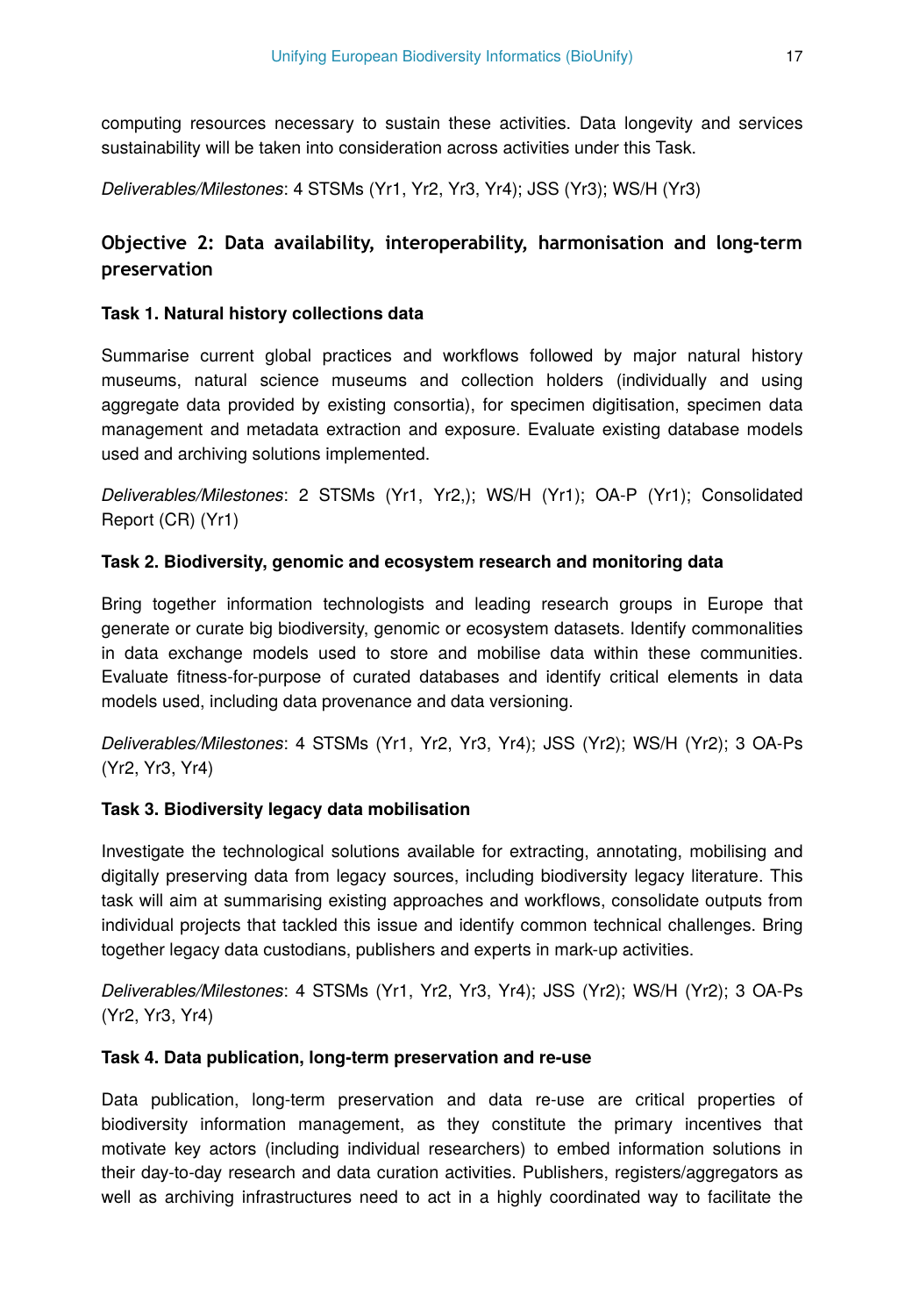seamless data cycle. This Task aims at summarising existing publication, aggregation and archiving workflows used and coordinate ongoing activities to enhance existing or develop new more efficient innovative workflows.

*Deliverables/Milestones*: 4 STSMs (Yr1, Yr2, Yr3, Yr4); JSS (Yr3); WS/H (Yr3); 3 OA-Ps (Yr2; Yr3; Yr4)

#### **Task 5. Action Conferences**

The Action Conferences will be organised on the broadest possible trans-disciplinary approach and aim at bringing together biodiversity data providers, managers and consumers in an attempt to enable viable interactions and describe minimum requirements for generating and curating interoperable datasets. Breakout groups will specifically aim at enhancing collaboration between information and biodiversity scientists. Conferences will be supported by the COST Action as well as by associated nationally and European funded projects.

*Deliverables/Milestones*: 2 Conferences (Yr1, Yr4); 2 Conference Proceedings (Y1, Yr4)

#### **Objective 3: Education, Training and Dissemination**

#### **Task 1. Researcher training and awareness**

Arguably, delivering training for skills development and raising awareness on the impact and value of deploying efficient information solutions to manage, share and re-use biodiversity data is the cornerstone for effectively improving biodiversity informatics uptake in the long-term. This Task will focus on identifying the primary skills that new researchers will need to have and identify the channels through which these skills can be transferred. Furthermore, will organise and deliver high-quality training through a series of training schools aiming at Early Stage Researchers.

*Deliverables/Milestones*: 4 Training Schools (Y1, Yr2, Y3, Yr4); Workshop (WS) (Yr1); CR (Yr1)

#### **Task 2. Biodiversity informatics training modules**

Following a hybrid model of delivering training, this Task will catalogue already developed training modules (e.g. CETAF, DEST, SYNTHESYS, ViBRANT) that aim at transferring specific informatics skills to biodiversity researchers and summarise available diplomas related to biodiversity informatics in existing higher education structures. The impact of those modules will be evaluated and recommendations will be made to enhance their efficiency. Furthermore, will facilitate, through the website, access to existing training material and announce related training courses in Europe and internationally.

*Deliverables/Milestones*: WS (Yr2); CR (Yr2)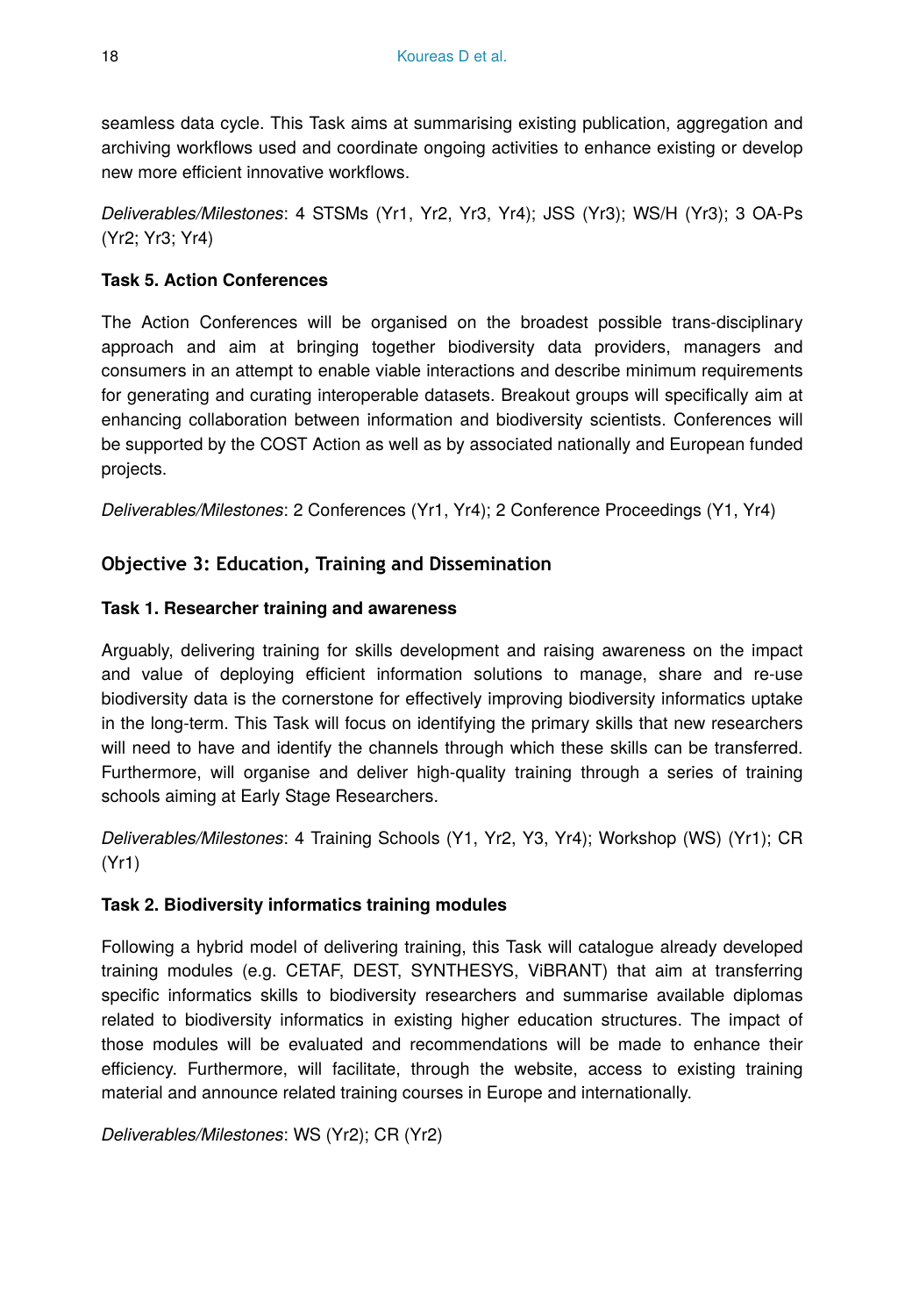#### **Task 3. Action website**

The Action website will act as a focal point of all the activities. The website will be build using existing available open-access and free to use infrastructure and will be used as an online project management platform, as a dissemination mechanism and source of project outputs. Provisions will be made in order to ensure long-term sustainability of the site's contents beyond the duration of the Action.

*Deliverables/Milestones*: Action Website (Yr1)

#### **Task 4. Discipline-specific use cases**

Targeted training will be provided for specific research communities through Training Schools. STSMs will be used to enable ESRs to gain experience from and provide feedback to vibrant informatics teams in Europe. Potential synergies will be pursued with existing european training and mobility programmes (e.g. SYNTHESYS, Leonardo, DEST).

*Deliverables/Milestones*: 4 STSMs (Yr1, Yr2, Yr3, Yr4); 4 TSs (Yr1, Yr2, Yr3, Yr4); WS/H (Yr3)

#### **Task 5. Translating into policy making**

In recent years significant progress has been made to identify, through several European funded projects (e.g. BiodiversityKnowledge-KNEU, pro-iBiosphere), the critical elements that facilitate a reciprocal and efficient communication between research and policy making in Europe. These efforts need to be intensified, promote interdisciplinarity and highlight the added value of bringing together information and biodiversity research. Existing reports for policy and decision makers will be updated and collated. This will be done in the context of addressing the technological, socio-cultural, financial and legal impediments for successfully meeting the European societal challenges for 2020.

*Deliverables/Milestones*: WS (Yr4); OA-P (Yr4); CR (Yr4)

#### **Objective 4: Roadmapping towards a joint research agenda**

#### **Task 1. Best practices for e-infrastructure development**

Best practice documents and an implementation roadmap are important to introduce clear and precise steps that can be followed. Best practice documents have already been drafted, in the framework of recent European projects and address specific audiences. Within this task existing best practice documents will be gathered and assessed in the context of the Action's challenges and where needed, amendments will be made. This action will draw these documents together to produce an implementation (capacity building) roadmap for key biodiversity e-infrastructures, including service networks, virtual research environments, data modelling tools and data publishing services. The associated deliverables of the Objectives 1,2 and 3 will be used as input for the work in this Task.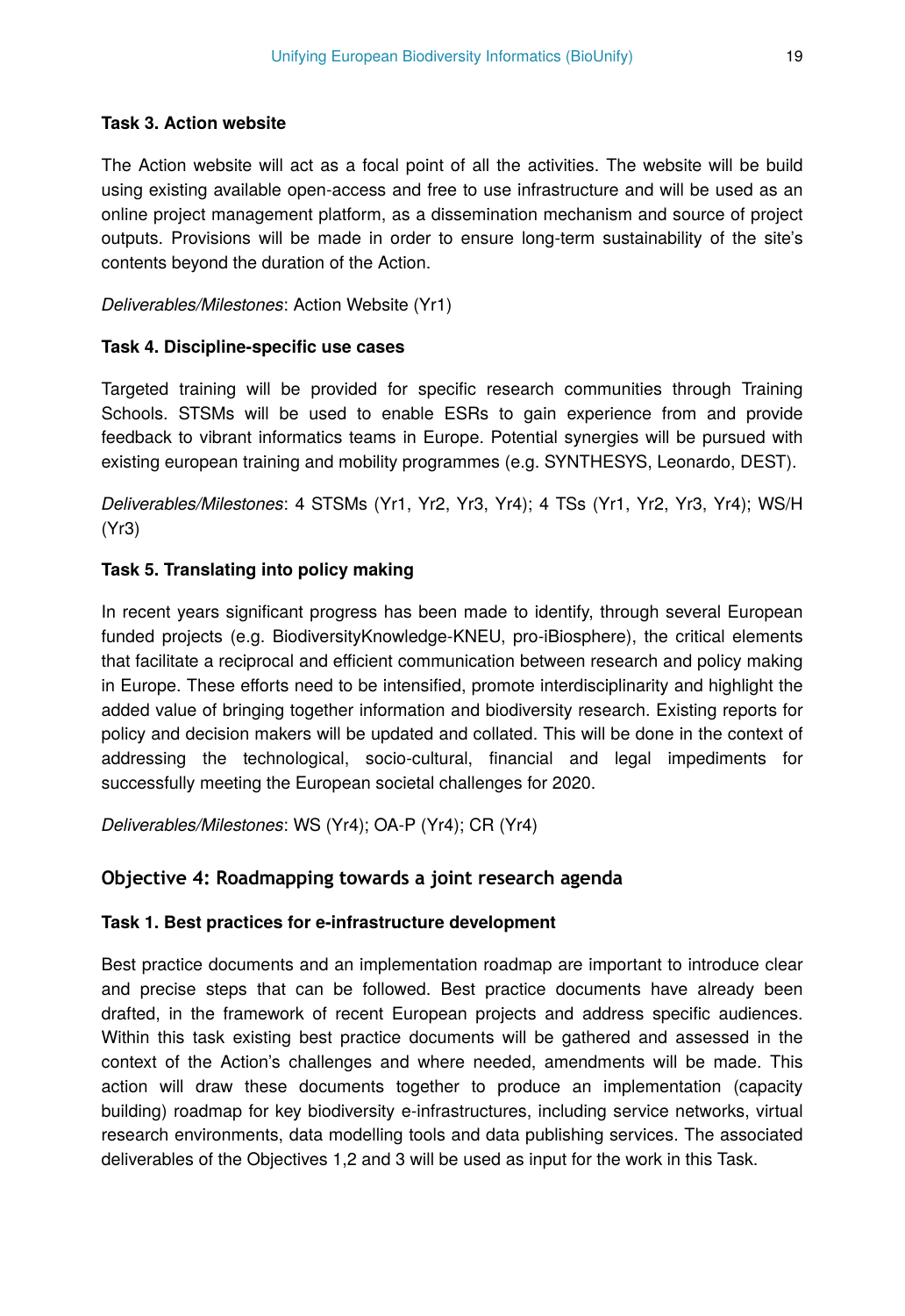*Deliverables/Milestones*: WS/H (Yr2); OA-P (Yr2); 2 CR (Yr1, Yr2)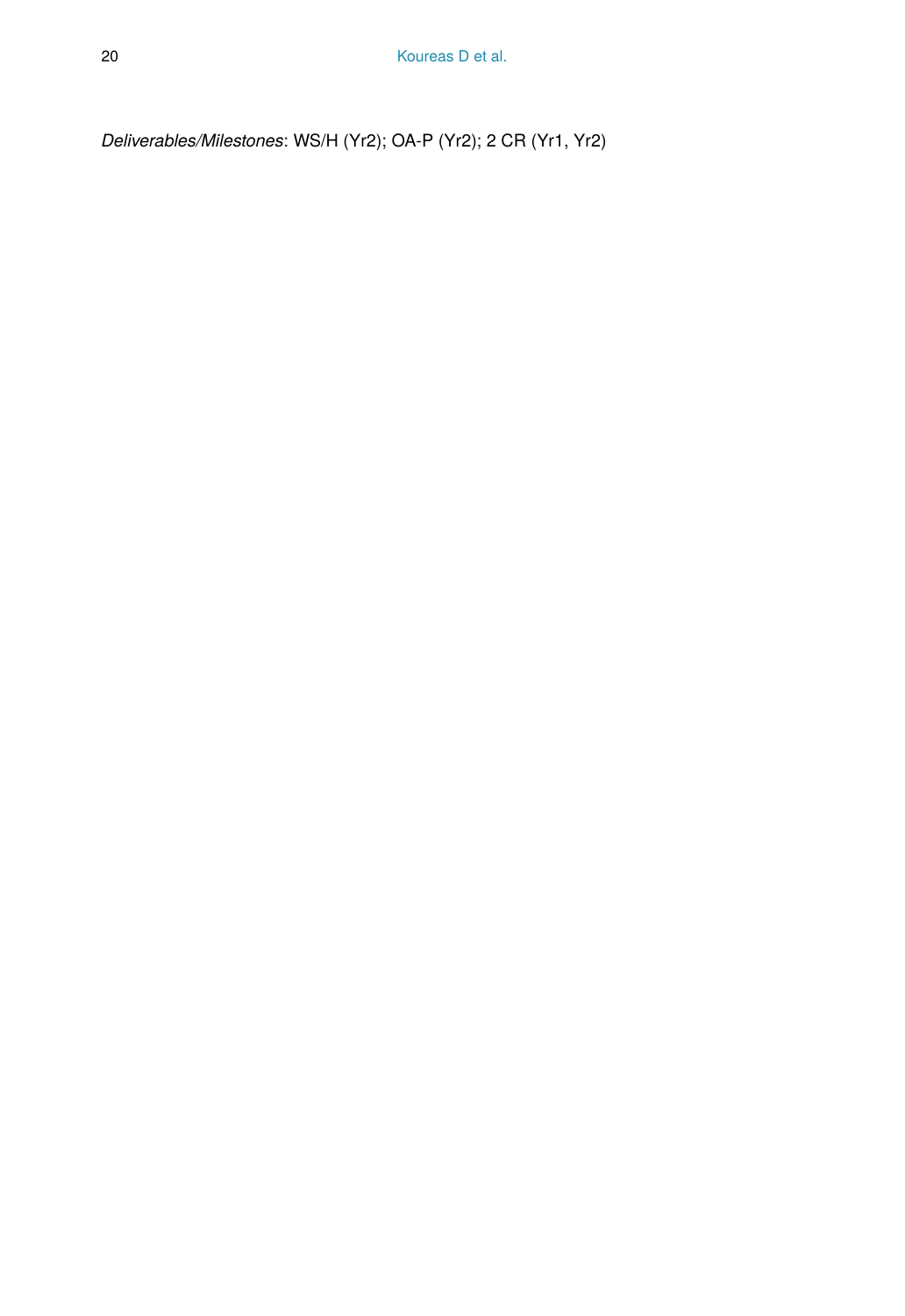#### **Task 2. Domain-specific best practices for data preservation, aggregation and management**

The members of the Action have considerable experience in delivering best-practices documents for specific audiences. They also have experience in software documentation. In this Task they will coordinate their activities to consolidate existing best-practices documents and deliver more comprehensive set of documents to be disseminated across the related biodiversity and informatics communities. Special attention will be paid in laying best practice policies for e-infrastructures in relation to data preservation, aggregation and management with regard to infrastructure sustainability.

*Deliverables/Milestones*: WS/H (Yr4); OA-P (Yr4); 2 CR (Yr3, Yr4)

#### **Summary of outputs**

The outputs of this Action are structured to be delivered in an incremental and cumulative way. All the deliverables described are associated with certain tasks within the objectives of the Action, with the exception of the Action conferences that span across the Objectives.

In total the outputs of the Action, based on the initial network of supporters, are summarised below:

- 30 Short Term Scientific Missions (STSM) At least 50% will be allocated to ESRs. People participating in STSMs are expected to contribute to scientific publications;
- 8 Training Schools (TS) Training Schools will be organised in regular intervals (two per annum);
- 6 Joined Student Supervisions (JSS) Joined student supervision of Masters or PhD students;
- 13 Workshops/Hackathons The exact form will be decided by those assigned to the Task Working Group. Workshops/Hackathons will be organised as side-events of the Action conferences for more efficient use of available resources and for maximising on-site interactions;
- 28 Open Access Publications (OA-P) Scientific publications will be compiled by the broadest possible author base;
- 10 Consolidated Reports (CR) or Task-specific documents;
- 2 Conferences Meetings will be co-organised with other European or nationally funded projects or organisations for financial efficiency and for increasing the number of interactions;
- The Action's website

Furthermore, the network of the Action will identify potential funding opportunities within the Horizon 2020 Programme or through national and regional funding calls, in order to secure the expansion of the network and the continuation of its activities.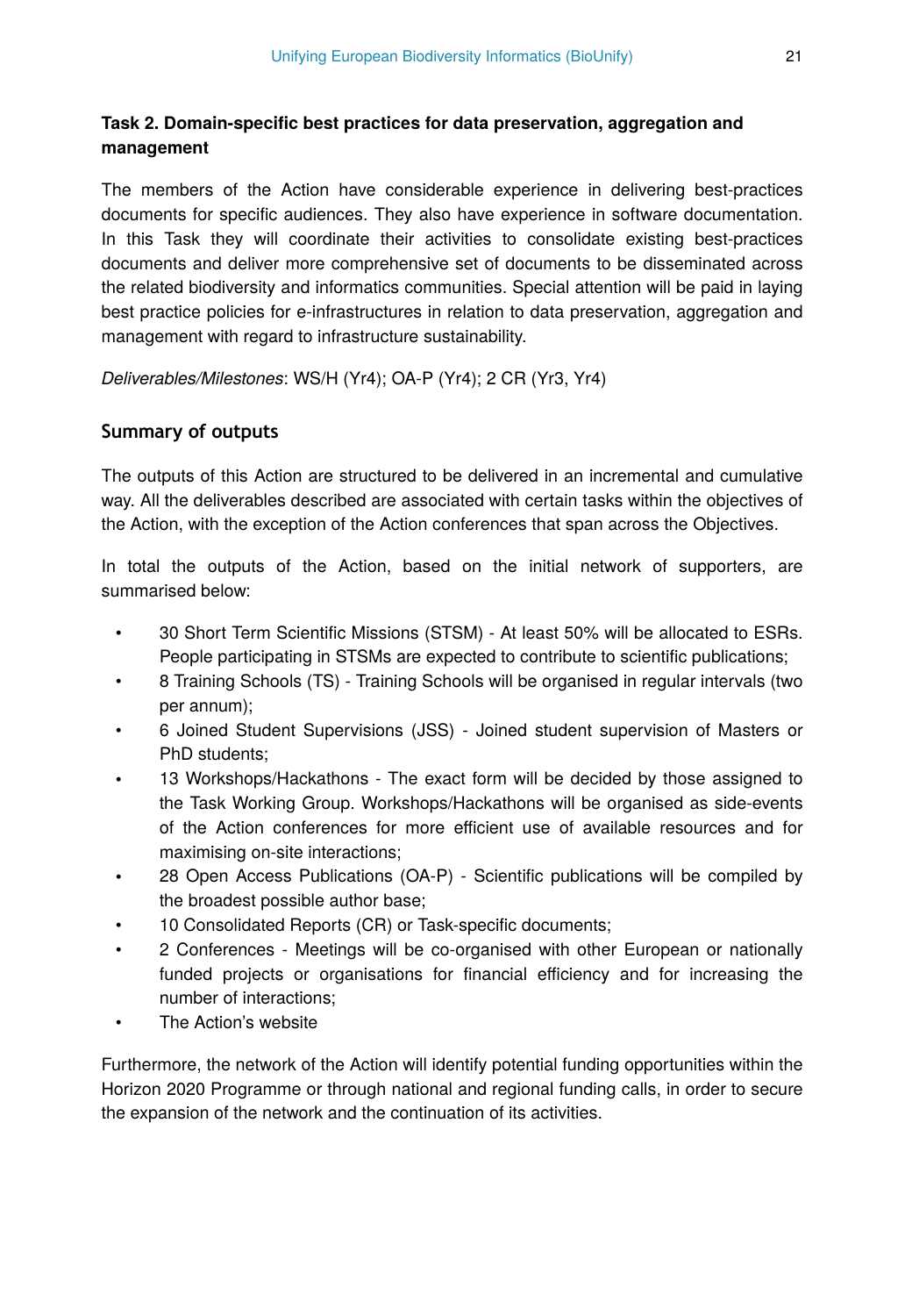# **Action structure and participation – Working Groups, management, internal procedures**

#### **Management Committee (MC)**

After its formulation, the MC will convene for the first time during the kick-off meeting of the Action, to decide on the synthesis of the rest of the management and operational instruments, including the composition of a Steering Committee (StC), Working Groups (WG) and Action Activity Officers (AAO). The MC will be responsible for assessing the overall progress of the Action and make necessary adjustments to increase the efficiency of internal procedures. The MC will physically meet at least once per year. When possible, MC meetings will be carried out during Action conferences.

#### **Working Groups (WG)**

The WGs will be created against the challenges described under Section A. They will act as the primary vehicle for driving forward the Action objectives and meeting its deliverables and milestones. The composition of all WGs will be decided in the context of achieving the maximum possible diversity, in terms of disciplines, experience, geographic coverage and gender. For each of the WGs a scientific coordinator and a deputy-coordinator will be appointed. A rapporteur will also be appointed with the responsibility of summarising and codifying meeting proceedings. Rapporteurs from each of the WGs will also be encouraged to participate in the meetings of the rest of the WGs (by either physical or virtual presence) acting as liaisons between the WGs.

#### **WG1:** *Assessment of existing models and standards for biodiversity data sharing*

This WG will primarily focus on achieving the deliverables described under the Objective 1 of the Action. The WG will have a highly cross-domain and interdisciplinary composition to address the complexity of assessing existing models and standards in the scope of the needs of taxonomic, genomic, and ecosystem research.

#### **WG2:** *Data availability*, *interoperability and harmonisation*

This WG will focus on achieving the deliverables described in Objective 2 of the Action. The Group will work closely together with WG1 and will use WG1 proceedings as primary input. The WG members will act as the primary members of the organising committees of the Action conferences.

#### **WG3:** *Education*, *training and dissemination*

This Group will align its activities with Objective 3. The group will decide on the strategic direction of STSMs, Joint student supervision, Training Schools and workshops. The Group will develop communication strategy for communicating outputs of the Action to decision and policy makers. Furthermore, it will initiate the development and sustain the Action's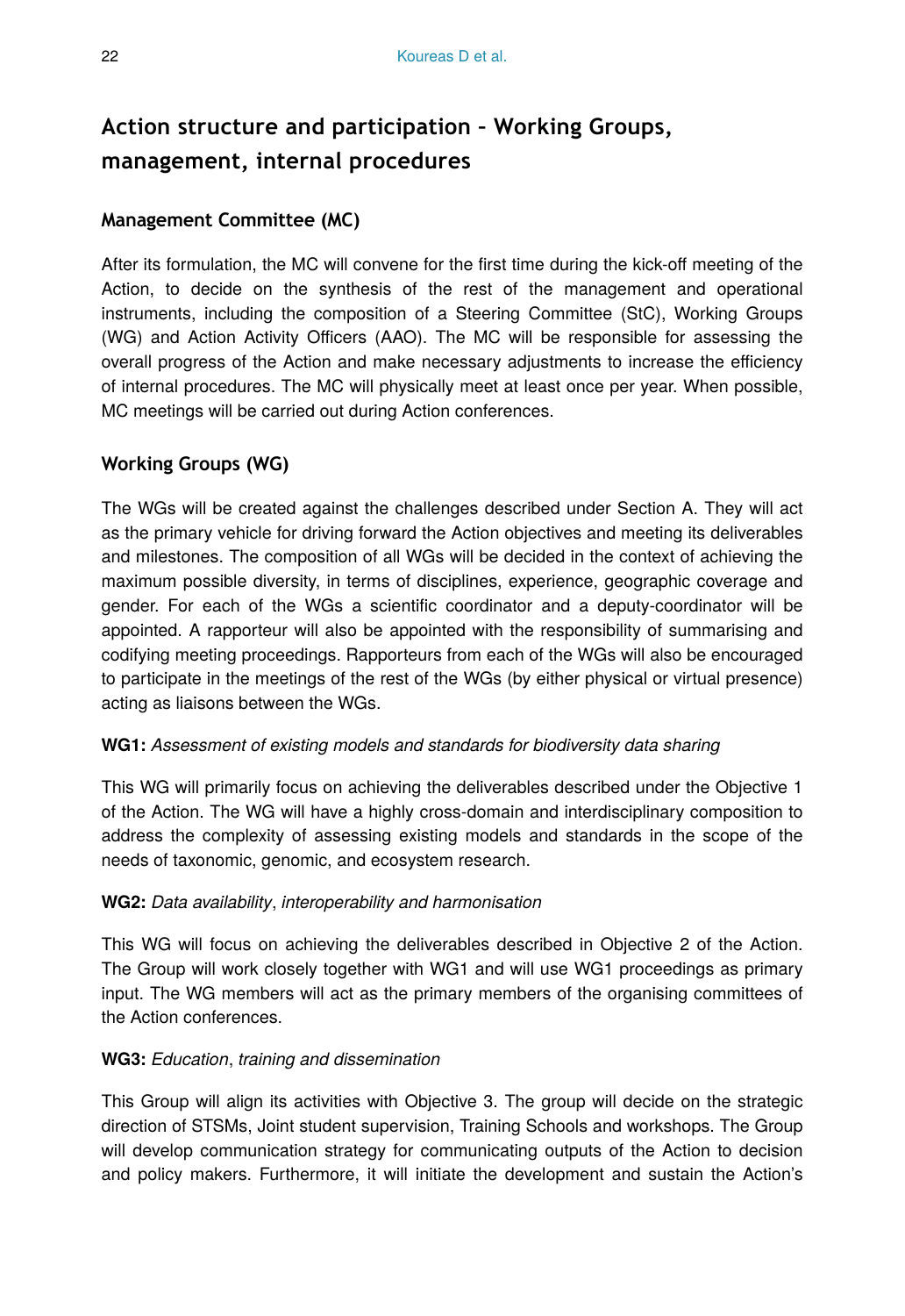website. The Group will work closely together with both AAOs (see related section below) of the Action.

#### **WG4:** *Data integration for cross-disciplinary research*

This WG will work focusing on the deliverables of Objective 4. The Group will approach biodiversity informatics in an inclusive and comprehensive way. Members of the WG will interact with the rest of the WG rapporteurs and coordinators to incorporate the output of their respective Groups. The Group will develop detailed and practical guidelines for each of the major biodiversity related disciplines and stakeholders

#### **Action Activity Officers (AAO)**

Action Activity Officers will organise and monitor the progress of the specific activities related to the objectives of the Action. AAOs will participate, ex-officio, in the Action's StG, will monitor the progress of related activities, deliver reports of work and propose course of actions according to the Action's objectives.

#### a. AAO for Education & Training

The Education & Training AAO will contribute to the organisation of the STSMs, Training Schools, Workshops and Joined Student Supervisions. The AAO will act as a contact point for trainees and liaise between institutions to facilitate researchers' mobility between different research groups.

#### b. AAO for Dissemination & Outreach

The Dissemination & Outreach AAO will liaise between all Action's participants to monitor and generate metrics on dissemination and outreach activities, overlook the Action's website initial development and updating, and prepare documents for the general public and the press.

#### **Participation model**

The participation model for the initial network is balanced, ensuring: (i) a wide geographic spread across European countries that will support the Action's vision to create the first pan-European network on biodiversity informatics and (ii) the wide participation of partners from institutions with substantial experience in either of the scientific domains and disciplines this Action crosses, including universities, research institutions, natural history museums, international organisations, NGOs and SMEs. This safeguards the ability of the network to deliver in time and in scope.

The initial network is comprised of 65 proposers from 24 COST Countries, two Near Neighbor Countries (NNC) and one International Partner Country (IPC). The spectrum of expertise behind the people involved spans from environmental and marine biology, ecology, plant biology, botany, zoology, comparative biology and natural history to bioinformatics, databases, data mining, data curation, computational modelling, theory of